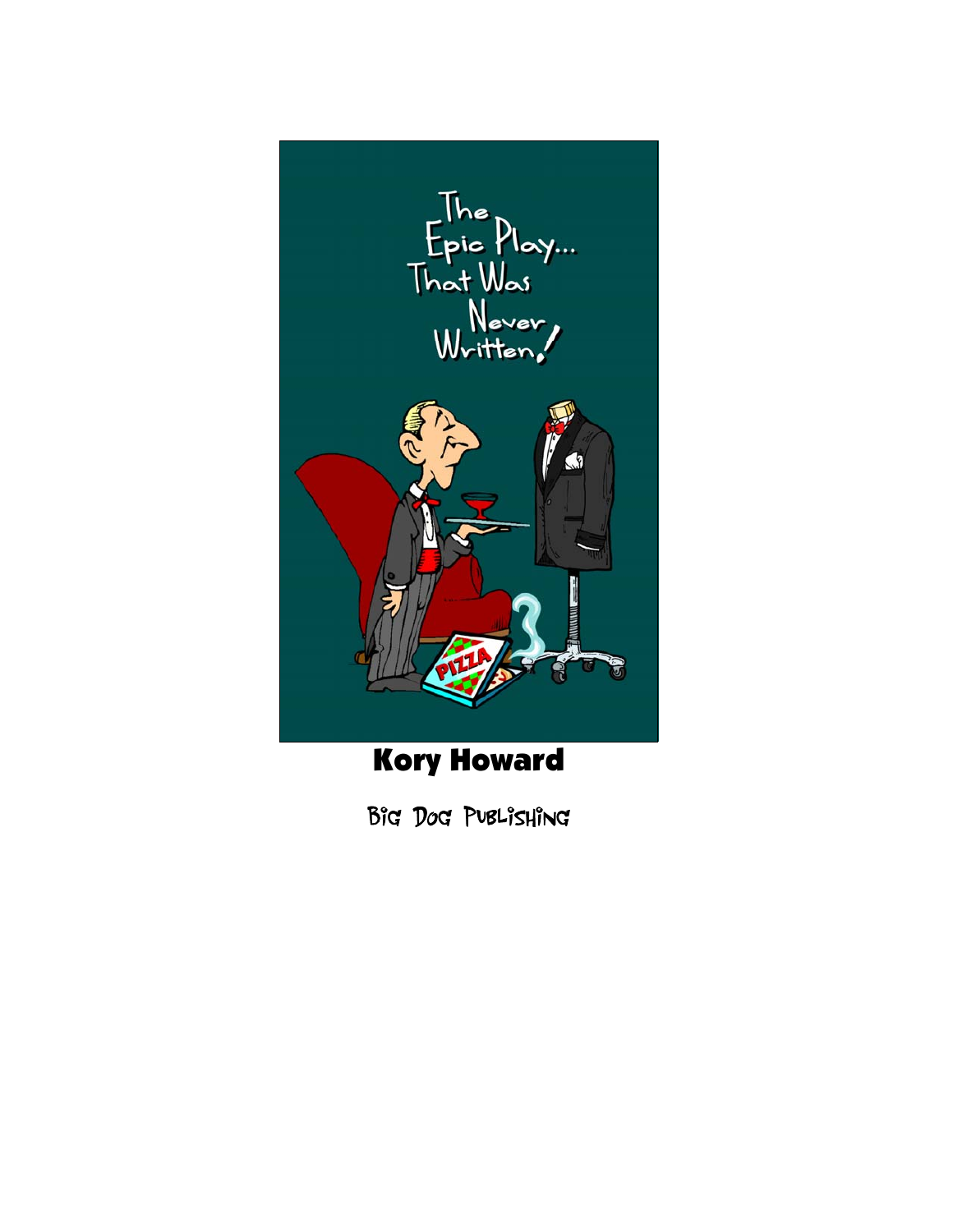Copyright © 2020, Kory Howard

### **ALL RIGHTS RESERVED**

 **The Epic Play…That Was Never Written!** is fully protected under the copyright laws of the United States of America, and all of the countries covered by the Universal Copyright Convention and countries with which the United States has bilateral copyright relations including Canada, Mexico, Australia, and all nations of the United Kingdom.

**Copying or reproducing all or any part of this book in any manner is strictly forbidden by law.** No part of this book may be stored in a retrieval system or transmitted in any form by any means including mechanical, electronic, photocopying, recording, or videotaping without written permission from the publisher.

**A royalty is due for every performance of this play whether admission is charged or not.** A "performance" is any presentation in which an audience of any size is admitted.

**The name of the author must appear on all programs, printing, and advertising for the play and must also contain the following notice: "Produced by special arrangement with Big Dog/Norman Maine Publishing LLC, Rapid City, SD."**

All rights including professional, amateur, radio broadcasting, television, motion picture, recitation, lecturing, public reading, and the rights of translation into foreign languages are strictly reserved by Big Dog/Norman Maine Publishing LLC, www.BigDogPlays.com, to whom all inquiries should be addressed.

> Big Dog Publishing P.O. Box 1401 Rapid City, SD 57709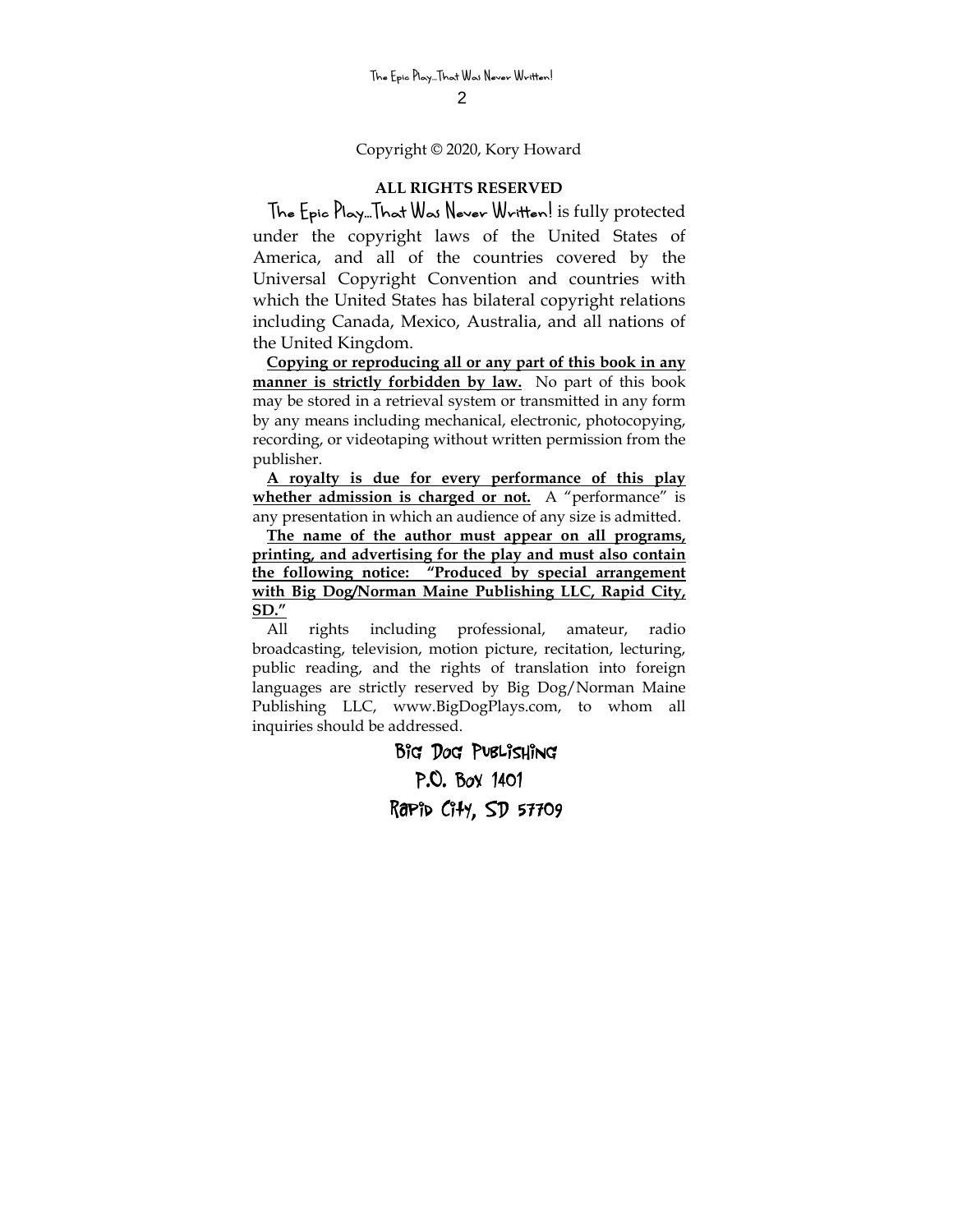**The Epic Play…That Was Never Written!** was originally produced at Manti High School, Manti, UT, on Feb. 24-26, 2020: Avery Allred, stage manager; Danielle Hatch, assistant director; Malorie Hansen; director.

**ACTOR 1:** Hallie Williams **ACTOR 2:** Taylor Palmer **DONALD DAVID SOUTHWORTH IV:** Jacob Norris **TOMMY:** Daegan Howell **ALICE FROM THE DRYCLEANERS:** Ali Hatch **CEDRIC THE BUTLER:** Matt Bigelow **DUFFY:** Emma Allred **MADAME SOFRONIE:** Ana Cruz **IGORA:** Emma Imlay **SEBASTIAN THE PHOTOGRAPHER:** Jeremiah Nigro **BOUNCER:** Kelsie Tippetts **MAID:** Ashlie Tippetts **JERRY:** Kade Jorgensen **COOK:** Cambrya Cox **PILLOW FLUFFER:** Janica Baker **GOON 1:** Kaylie Crisp **GOON 2:** Talia Cluff **GOON 3:** Chiara Mazzullo **GOON 4:** BreAnna Bratton **ENSEMBLE:** Macie Howick, Anneke Bahlmann, BreAnna

Bratton, Kai Adamson, Talia Cluff, Chiara Mazzullo, Nathan Bigelow, Hope Marsing, Braidon Adams, Abby Watson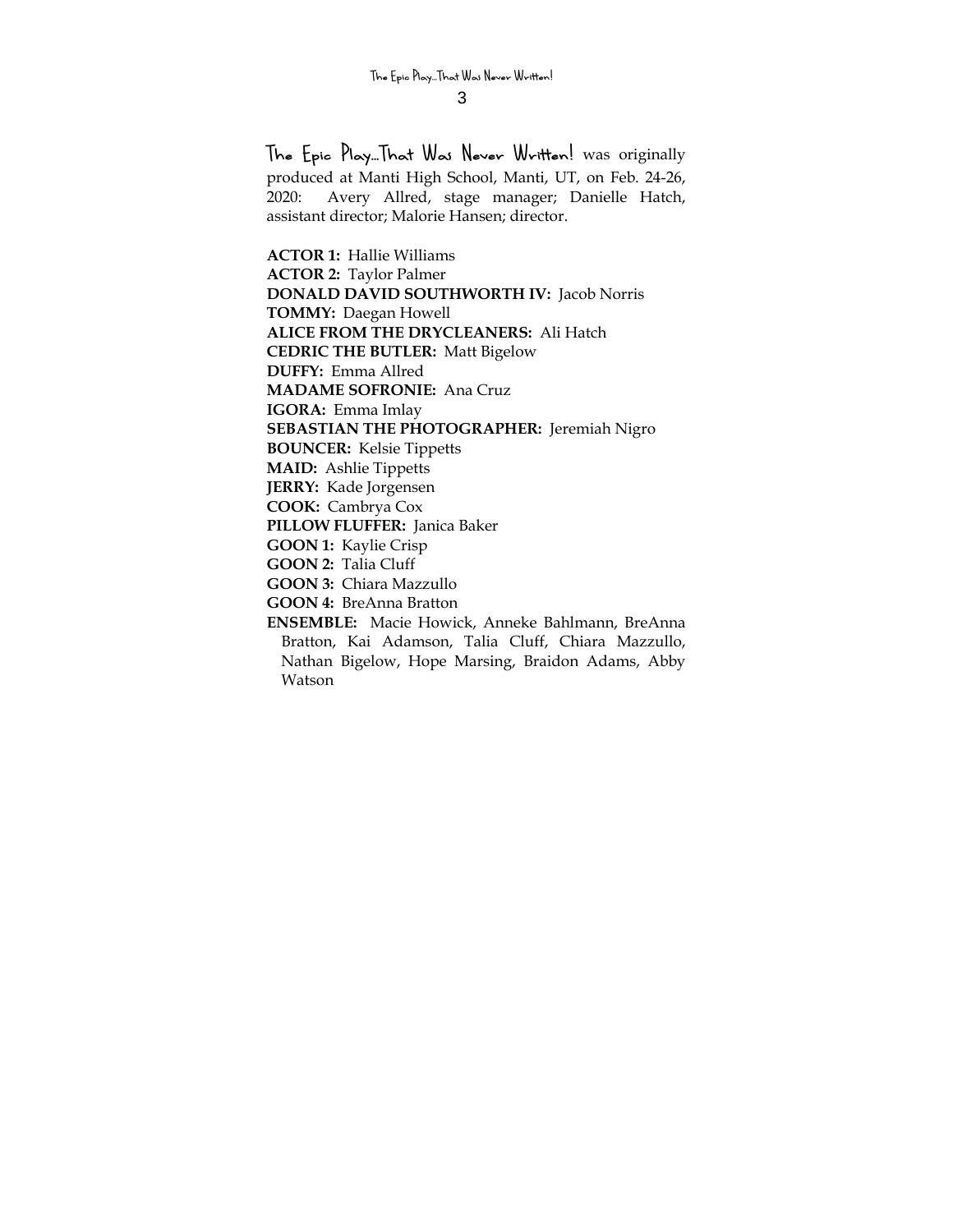# **The Epic Play… That Was Never Written!**

**FARCE.** Two actors must write an "epic play" on the spot after the playwright suffers writer's block. To make the play as "epic" as possible, the writers include plenty of action, adventure, mystery, sci-fi, fantasy, romance, red herrings, and zombies in the storyline. The main characters include a pizzaloving, whiny millionaire who loves to give himself pity parties; a dry-cleaning damsel in distress with ultra-rare DNA; a card hustler who fights like a ninja; and a henchwoman who loves energy drinks. What results is a play that is definitely *epic!* 

**Performance Time:** Approximately 75-90 minutes.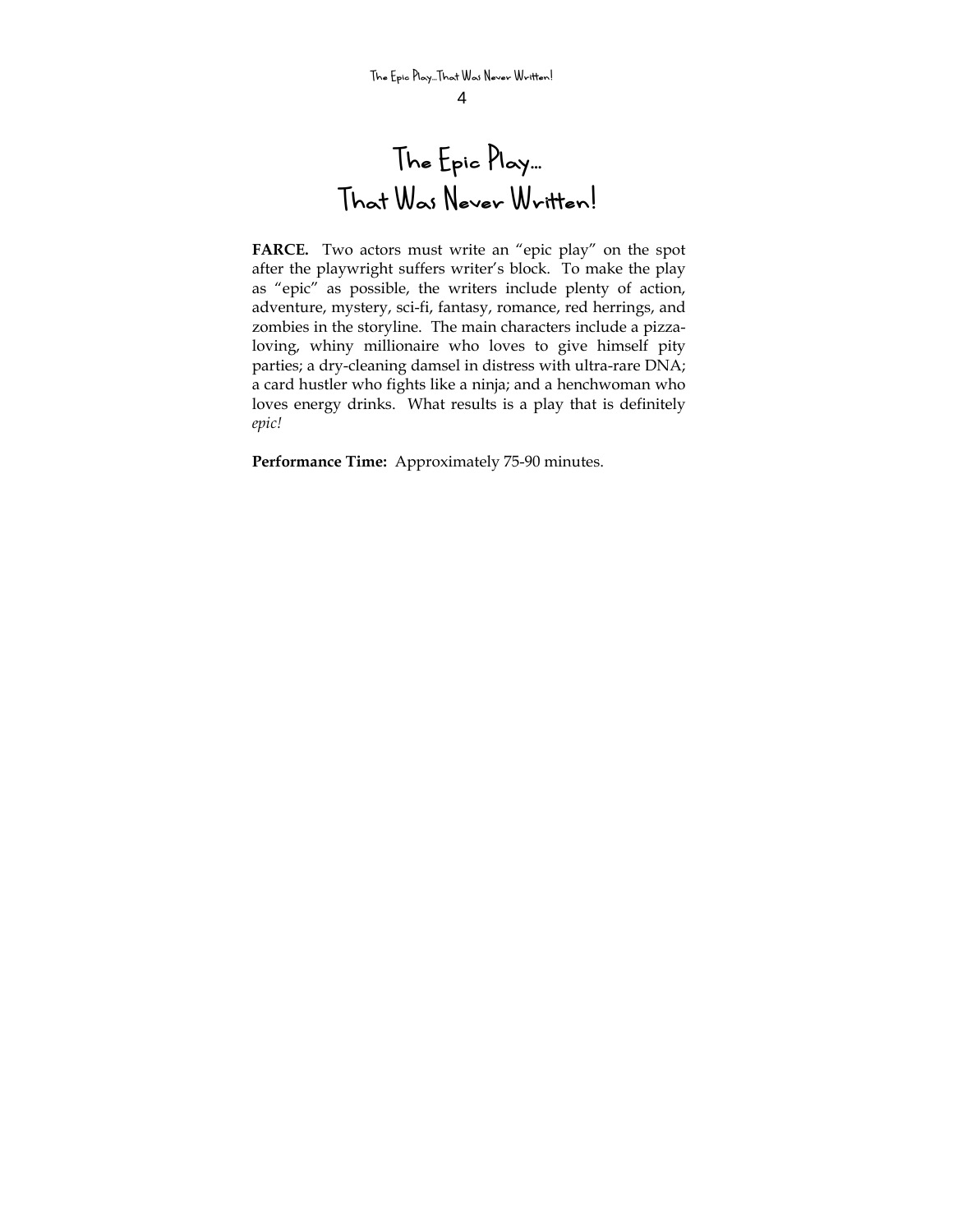# **Characters**

### **(4 M, 8 F, 10 flexible, extras) (With doubling: 4 M, 5 F, 4 flexible, extras)**

- **ACTOR 1:** Justin, an actor who has agreed to help write the play; male.
- **ACTOR 2:** Ellie, an actor who has agreed to help write the play; female.
- **DONALD "DONNY" DAVID SOUTHWORTH, IV:** Whiny, pizza-loving millionaire who loves to throw pity parties for himself; male.
- **ALICE:** Daughter of a poor dry cleaner who has been kidnapped by an evil villain because she has super rare DNA; female.
- **TOMMY:** Donny's live-in brother who has a crush on Alice; male.
- **DUFFY:** Sidekick who cheats at cards and fights like a ninja; female disguised as a male; female.
- **MADAME SOFRONIE:** Annoying fortuneteller who always knows where a villain may be; female.
- **CEDRIC:** Donny's bitter, vengeful butler; villain in disguise; male.
- **IGORA:** Villain's hideous, deformed minion who has no place in society; female.
- **SEBASTIAN/SEBASTIANA:** Dramatic photographer; flexible
- **MAID:** Donny's resentful, unpaid maid; female.
- **JERRY/JERRI:** Donny's hairdresser and cologne sprayer; flexible.
- **COOK:** Donny's cook; flexible.
- **PILLOW FLUFFER:** Fluffs pillows; flexible.
- **BOUNCER:** Bouncer at Tom's Tavern; flexible.
- **GOON 1:** Hannah, a card-playing goon; female.
- **GOON 2, 3, 4:** Card playing goons; flexible.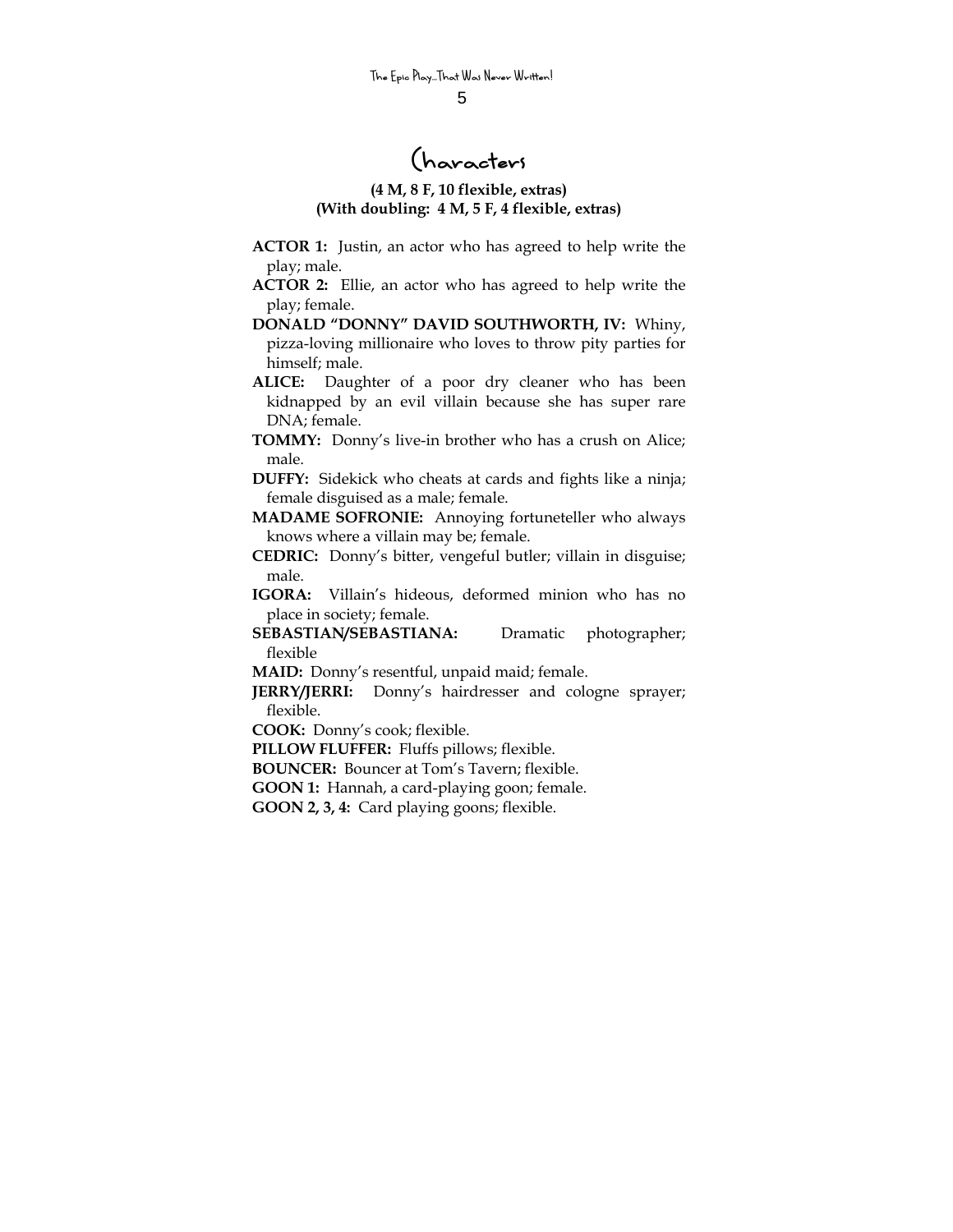- **STAGE MANAGER:** Production's stage manager; wears a headset and black attire; flexible.
- **ACTOR 3:** Actor in the production; flexible.

**ACTOR 4:** Actor in the production; female.

**EXTRAS:** As Keyboard Player, Giant, Dragon, Fairy, Zombies, Bandits, and additional Actors, Card Players, and Goons.

**NOTE:** For flexible roles, change the script accordingly.

**Options for Doubling/Tripling** 

**IGORA/GOON 1/ACTOR 4/MAID** (female) **SEBASTIAN/BOUNCER** (flexible) **JERRY/GOON 2/STAGE MANAGER** (flexible) **COOK/GOON 3/ACTOR 3** (flexible) **PILLOW FLUFFER/GOON 4** (flexible)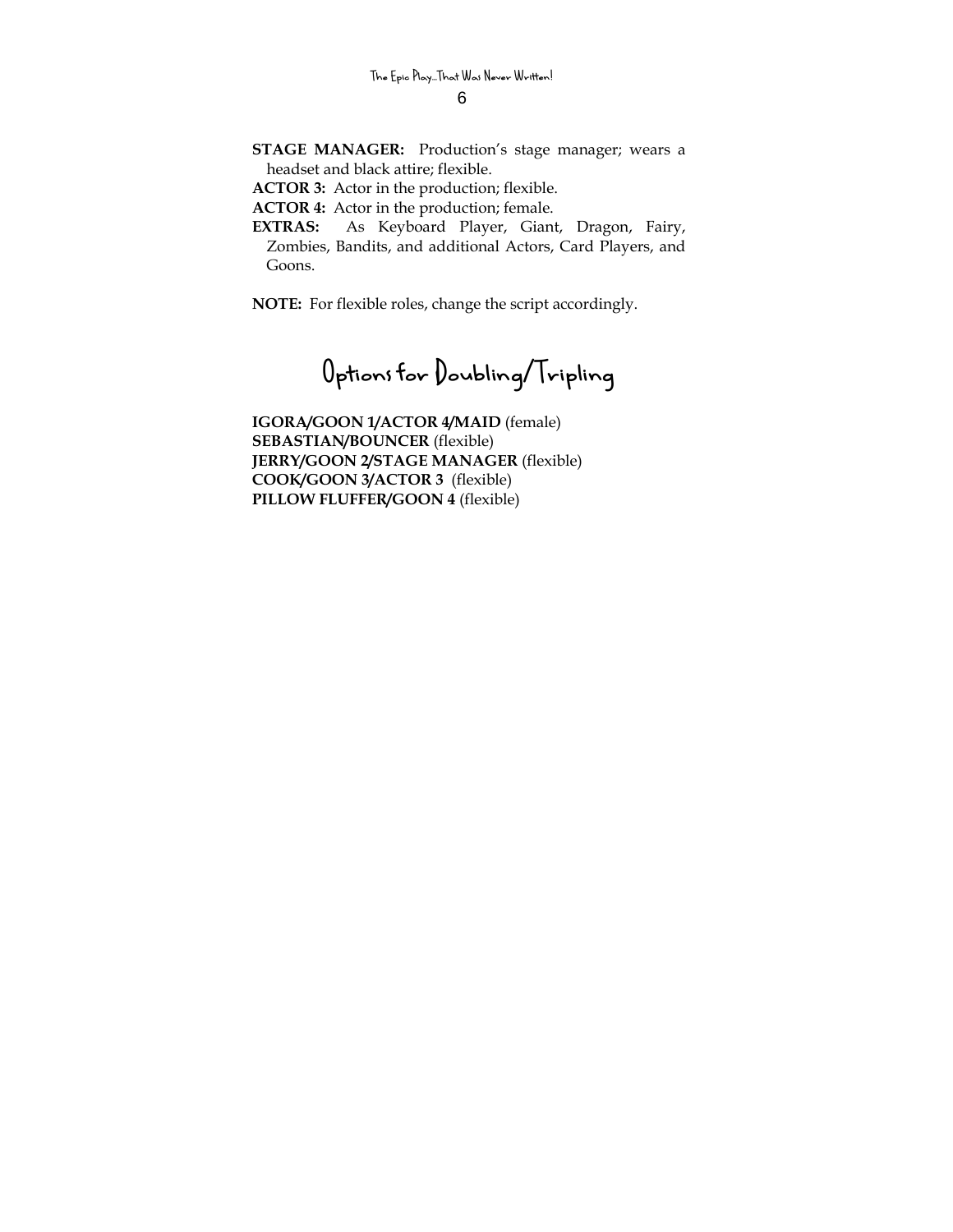**Setting** 

Various locations.

**Sets** 

**Note:** Bare stage except for a small table and two chairs for Actor 1, 2. Set pieces and props are brought on for each scene change. Actors may pose as set pieces as well, if desired. The set may be as fluid as necessary.

- **Villain's lair.** Villain's lair complete with candelabras, cobwebs, an armchair, and a cage large enough to contain Alice. There is a backdrop of towering trees and an abandoned tower.
- **Mansion of Donald David Southworth, IV.** Living room is decorated with fine furnishings. There is a plush couch piled high with pillows at CS. There is an ornate table surrounded with shrubs and foliage on one side of the room. Note: Other furnishings may be brought on, if desired.
- **Tom's Tavern.** There are a couple of tables with chairs. A tavern backdrop may be used.
- **Madame Sofronie's mystical shack.** There is a lone table and a couple of ornate chairs surrounded by curious and bizarre sculptures and other mystical art.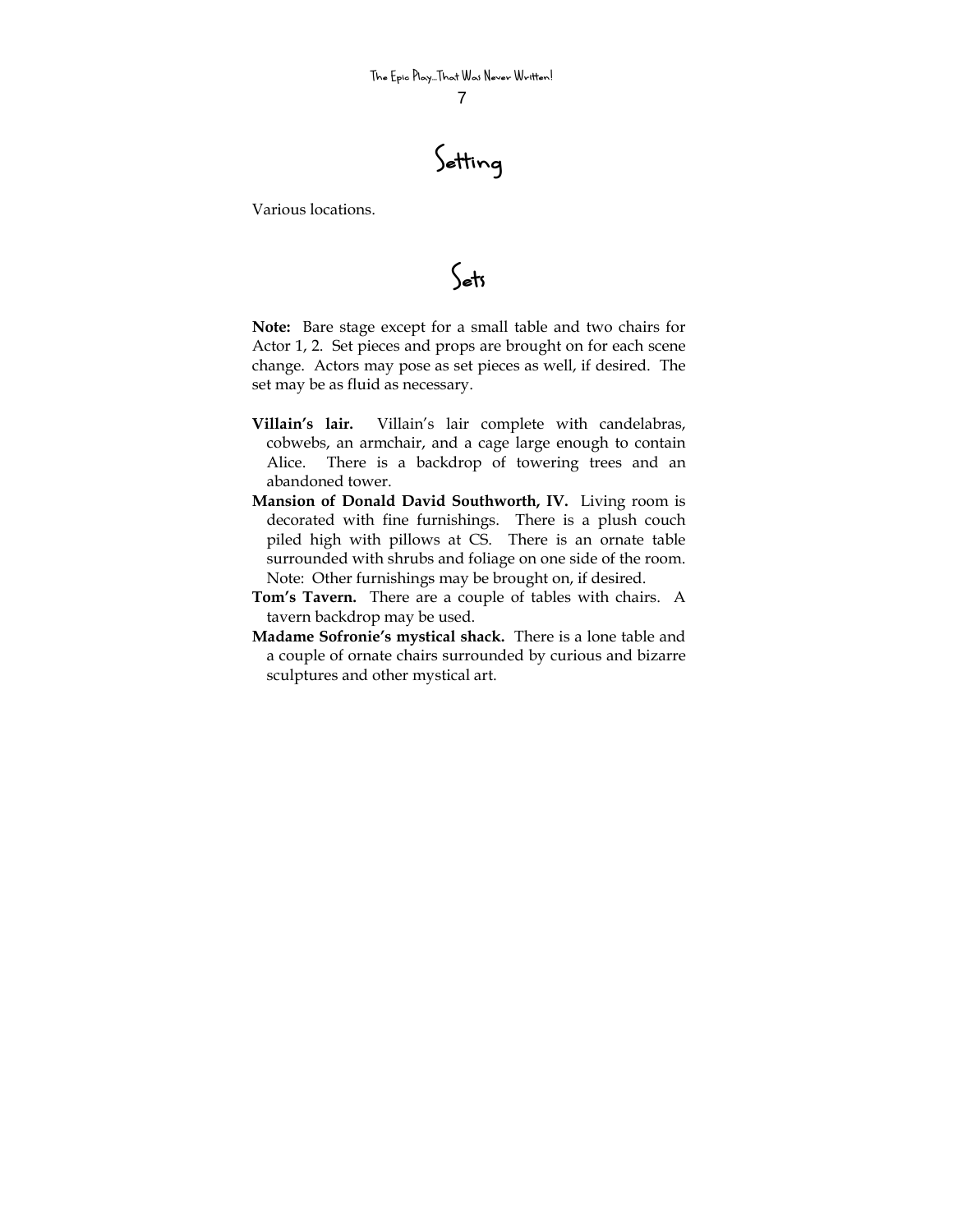# **Props**

Headset Computer or typewriter Tray of snacks Tray of beverages Rope Gag, for Alice Mask, to conceal Cedric's identity Cell phone, for Cedric Piece of bread 12 Pizza boxes Camera, for Sebastian Hand mirror Cologne Hideous wig Slice of pizza Note Shrunken tuxedo, for Donny Invoice Breakfast tray

Wads of play money Gag, for Tommy Piece of paper Go Fish cards Box of Goldfish Crackers Crystal ball Script Science-fiction looking machine/device with a switch or button Bathrobe, for Cedric Shower poof Shower cap Rubber duck Remote control with big red button on it Cell phones, for Zombies Black clothing, for suspects Masks, for suspects Energy drink

**Special Effects** 

Doorbell Lightning Thunder Thud Sound of door slamming shut Old-time ragtime music

Adventure music Zapping sound Epic music Catchy pop song Dramatic music Drum roll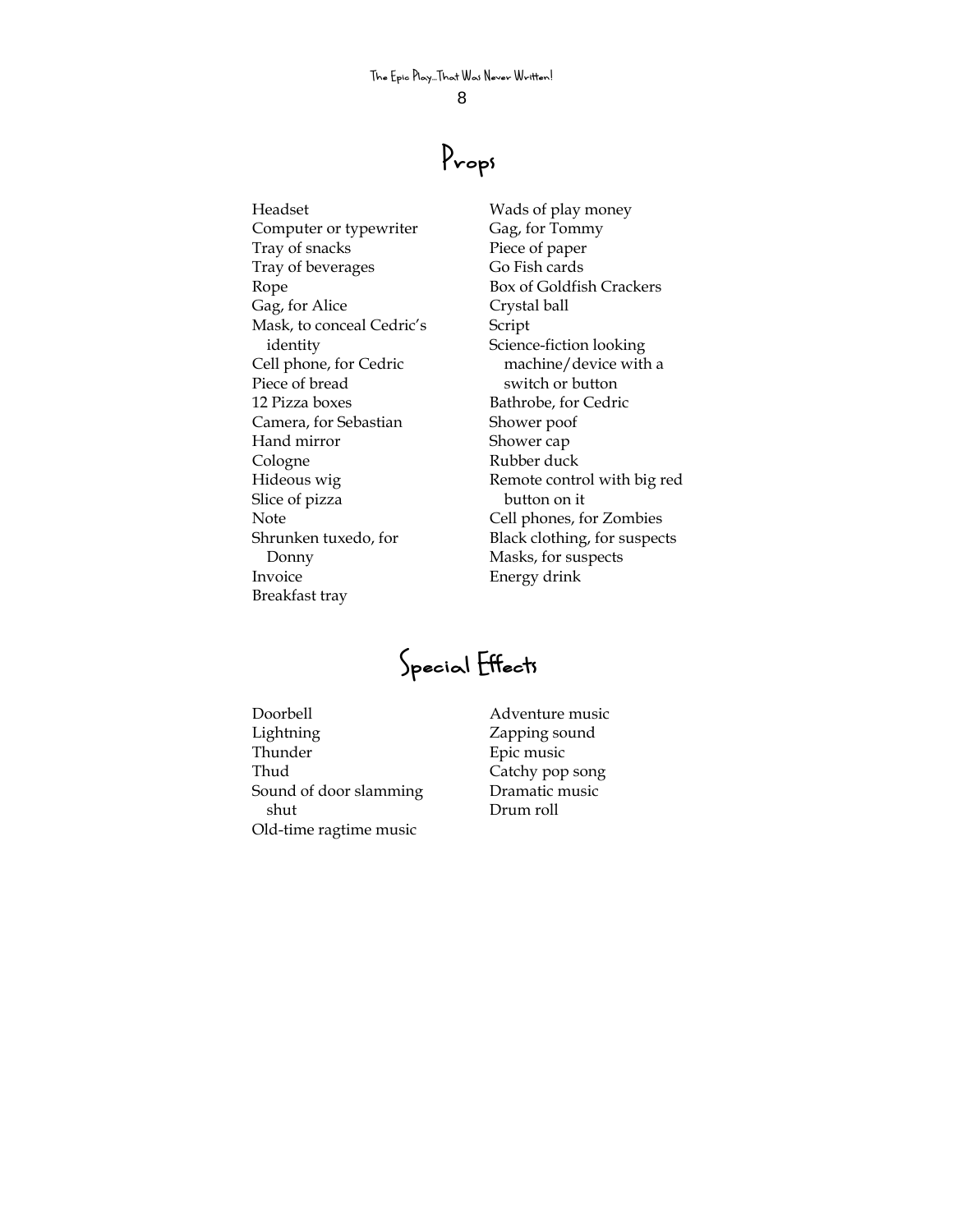**"The only way to find me is to ask the person who knows someone else who knows that other person who knows where I am"** 

**—Mysterious Note**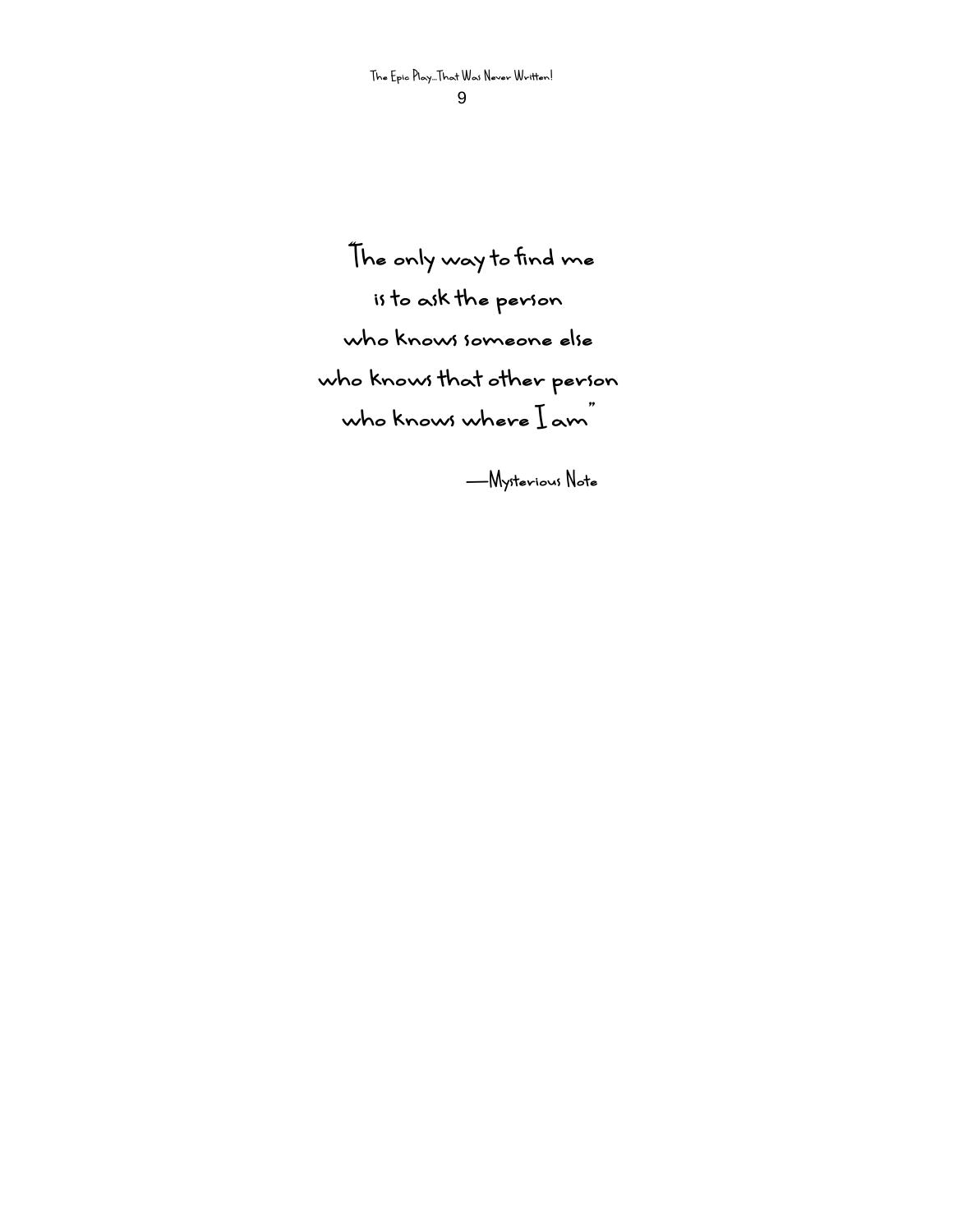## **The Epic Play… That Was Never Written!**

*(Before the curtain. Show starts a couple of minutes late. Stage Manager enters, wearing a headset and black attire.)* 

STAGE MANAGER: *(To audience.)* Ladies and gentlemen, we apologize for starting a couple of minutes late, but we have a serious issue on our hands. We have just received word that the author of this play has suffered a severe case of writer's block and could not write the show. The only thing he told us was that the show was "going to be epic"! Maybe even more epic than ["Hamilton"]! [*Or insert the name of another popular play or musical.]* 

ACTOR 1: *(Offstage, shouts.)* Yeah, right!

STAGE MANAGER: *(To audience.)* So…we don't have any scripts. We don't have a show. But don't be alarmed, the actors backstage have been scrambling to put something together…

*(AT RISE: Actors are playing cards, stretching, goofing around, etc.)* 

ACTOR 1: Where's the catering?! ACTOR 2: I think I'm gonna be sick! ACTOR 3: Why don't I have a costume?

*(Other Actors adlib lines as desired. Actor 1 [Justin] approaches Stage Manager and whispers something in his ear.)* 

STAGE MANAGER: *(To Actor 1.)* Thank goodness! *(To audience.)* Ladies and gentlemen, great news! Our actors have come up with a brilliant idea! We are going to write a show right here on the spot! [Justin] and [Ellie] have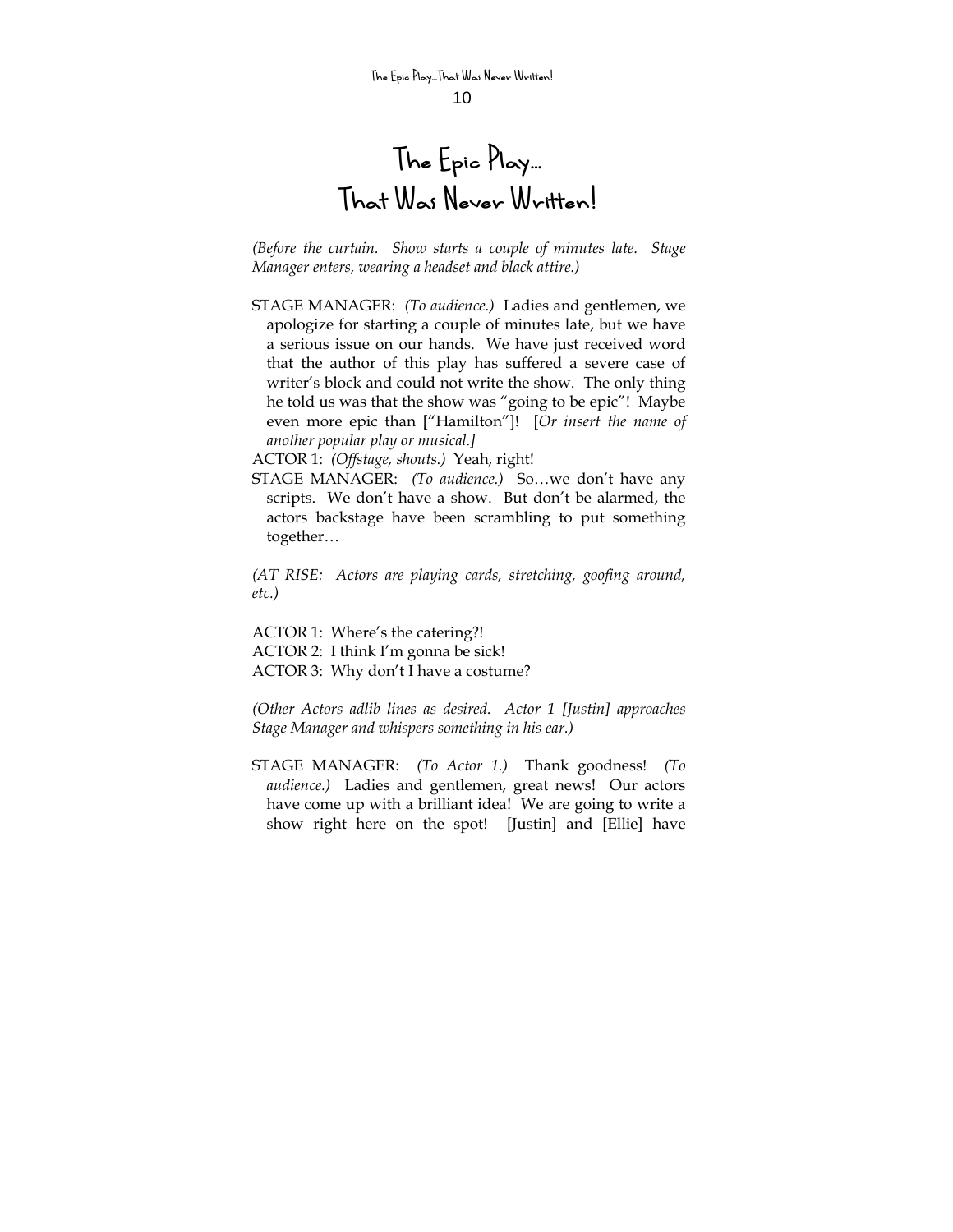volunteered to be our writers this evening. *[Insert actors' real names for Actor 1 and Actor 2. For the following, Actor 1 is referred to as "Justin" and Actor 2 is referred to as "Ellie."]*

ACTOR 1: We did?

STAGE MANAGER: Yep!

ACTOR 2: Sweet!

- STAGE MANAGER: *(To Actor 1, 2.)* Take your places over there, please. *(Actor 1 and Actor 2 set up a small table and chairs with a typewriter or computer. To audience.)* Unfortunately, with no script, we could not build a set, so we'll have to use random stock items and boxes from our storage room. We may also have to use actors to fill in as furniture or prop pieces. So, please, use your imagination. All right, I think we are ready to move this show along. Writers, are you ready?
- ACTORS 1, 2: We were born ready! Let's do this!
- STAGE MANAGER: *(To audience.)* Ladies and gentlemen, please enjoy, "The Epic Play…That Was Never Written"!
- ACTOR 1: [Ellie], are you ready to write this epic story or what?!

ACTOR 2: I am so ready!

- ACTOR 1: Have you ever written anything?
- ACTOR 2: Besides text messages? Nope! You?
- ACTOR 1: I don't mean to brag, but I've written some pretty amazing stuff.
- ACTOR 2: Really?
- ACTOR 1: Yeah, um… *(Thinks.)* Actually, no.
- ACTOR 2: Oh, well. It can't be that hard. You write some words on a page and—voilà—the story comes to life!
- ACTOR 1: If Shakespeare could do it, so can we! Piece of cake! Which sounds good, by the way. Can someone bring me something to eat? I need brain food! *(Pause.)* Anyone?
- ACTOR 2: Try typing it on the page. Make it happen.
- ACTOR 1: Okay. *(Typing.)* "A French chef enters, serving the writers delicious snacks."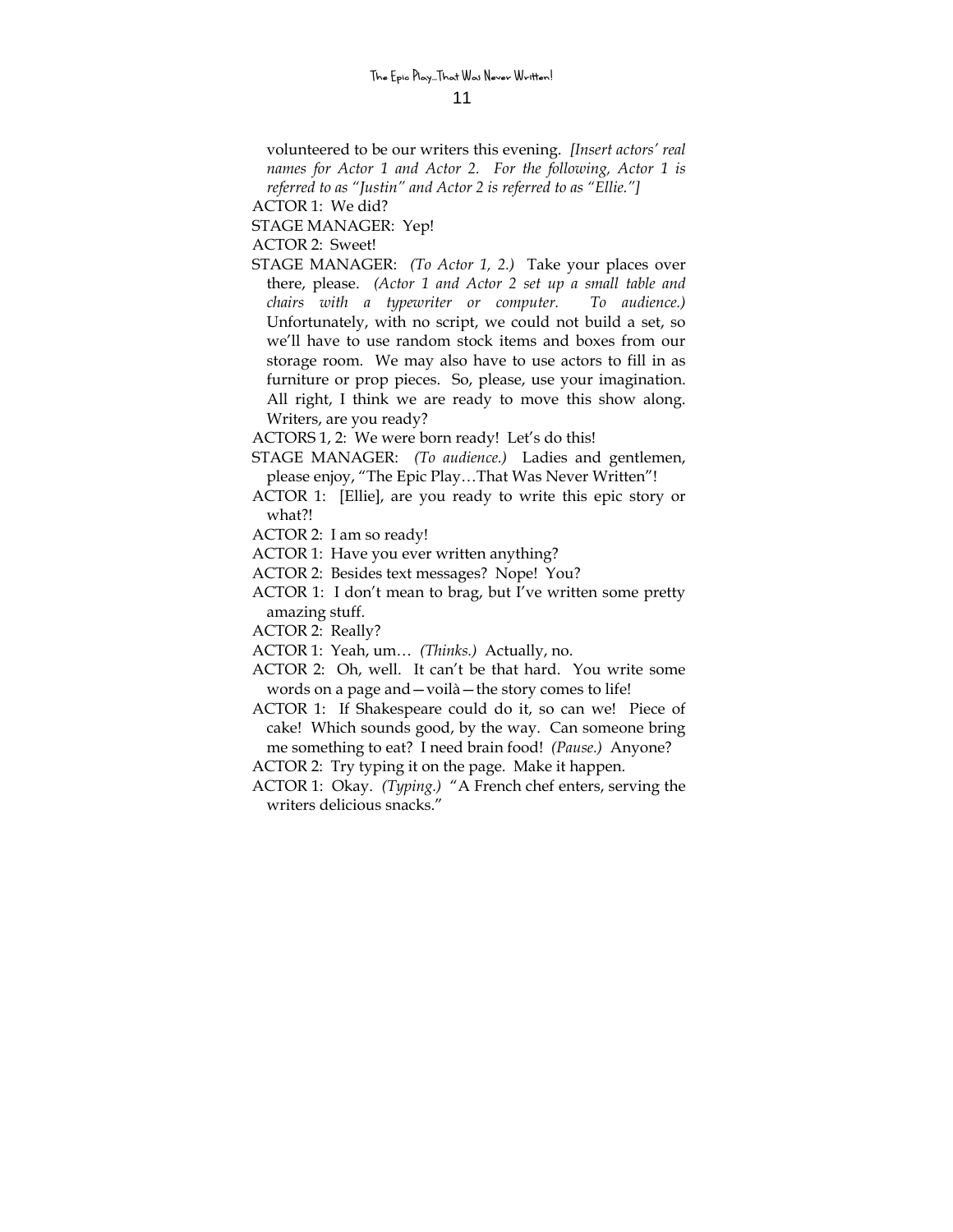*(Actor 3 enters, carrying a tray of snacks. Actor 3 puts the try on the table and exits.)* 

ACTOR 2: *(Looking at the snacks.)* Whoa!

- ACTOR 1: I think I could get the hang of this writing thing!
- ACTOR 2: But work on your word choice. Let me try. *(Grabs the computer and starts typing.)* "A beautiful maiden meanders in, bringing the writers liquid sustenance!"

*(Actor 4 enters, carrying a tray of beverages. Actor 4 places the beverages on the table and exits.)* 

ACTOR 1: Awesome! I think we can begin.

- ACTOR 2: Pretty lame of the author to make us write the story, though.
- ACTOR 1: No way! Now that we know we have the power to make anything happen, this truly will be epic!
- ACTOR 2: And in order to make this story as epic as possible, we will need to include everything.
- ACTOR 1: Action!
- ACTOR 2: Adventure!
- ACTOR 1: Mystery!
- ACTOR 2: Science-fiction!
- ACTOR 1: Fantasy!
- ACTOR 2: Villains!
- ACTOR 1: And heroes!
- ACTOR 2: Don't forget the all-important romance!
- ACTOR 1: Eeeeew!
- ACTOR 2: [Justin]…
- ACTOR 1: Fine, maybe we can squeeze in a little romance somewhere.
- ACTOR 2: Ooh la la! And on to the opening scene!
- ACTOR 1: We'll start with a prologue…give the audience a little teaser to introduce the villain and the major problem.
- ACTOR 2: Got it! *(Begins to write. Stage Crew brings on set pieces as Actor 1, 2 describe the setting.)* "Mingling with the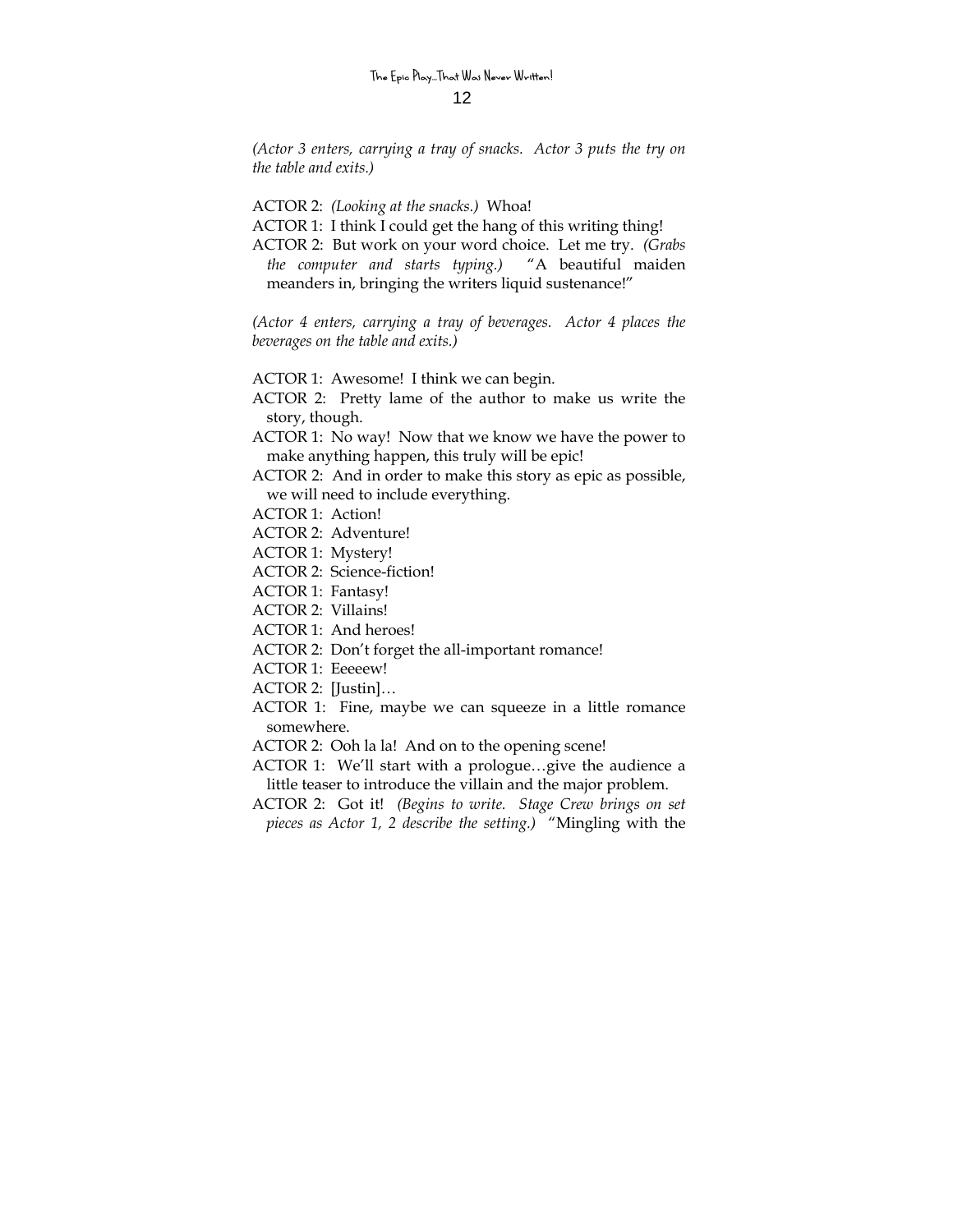towering trees of the Foreboding Forest, stood an abandoned tower. Complete with candelabras and cobwebs, the loftiest room of the tower was the perfect clichéd lair for the masked villain and his latest victim. An armchair worthy of our villain sits to one side while a cage holds its victim on the other…"

*(Lights dim on Actor 1, 2 as the scene begins. A masked man, Cedric the Butler, enters with Alice, who is tied up and gagged. Note: It is crucial that Cedric is unidentifiable. He should disguise his voice.)* 

ALICE: *(Trying to speak but gagged.)* "Hmfff…gggrrr…hmff—

CEDRIC: "I'm sorry. Could you speak clearly, please?" ALICE: "Hmmmffff…ggrrrmmmff…hhhfff…" CEDRIC: "I didn't catch that." ALICE: "Hmm…ggffff…hfff…" CEDRIC: "Fine!"

*(Cedric removes the gag from Alice's mouth.)* 

 $^{\prime\prime}$ 

ALICE: "Stop it! Let me go!" CEDRIC: "That's what you wanted to say?" ALICE: "Yes! Let me go!" CEDRIC: "I cannot let you go. You are necessary to my master plan." ALICE: "What plan?" CEDRIC: "Ha-ha! The villain never reveals his plan right at the beginning of a story." ALICE: "It doesn't matter because a hero is going to come and rescue me." CEDRIC: "No one is coming for you." ALICE: "How do you know?" CEDRIC: "Because no one cares enough about you to risk their lives for you." ALICE: "My one true love does!"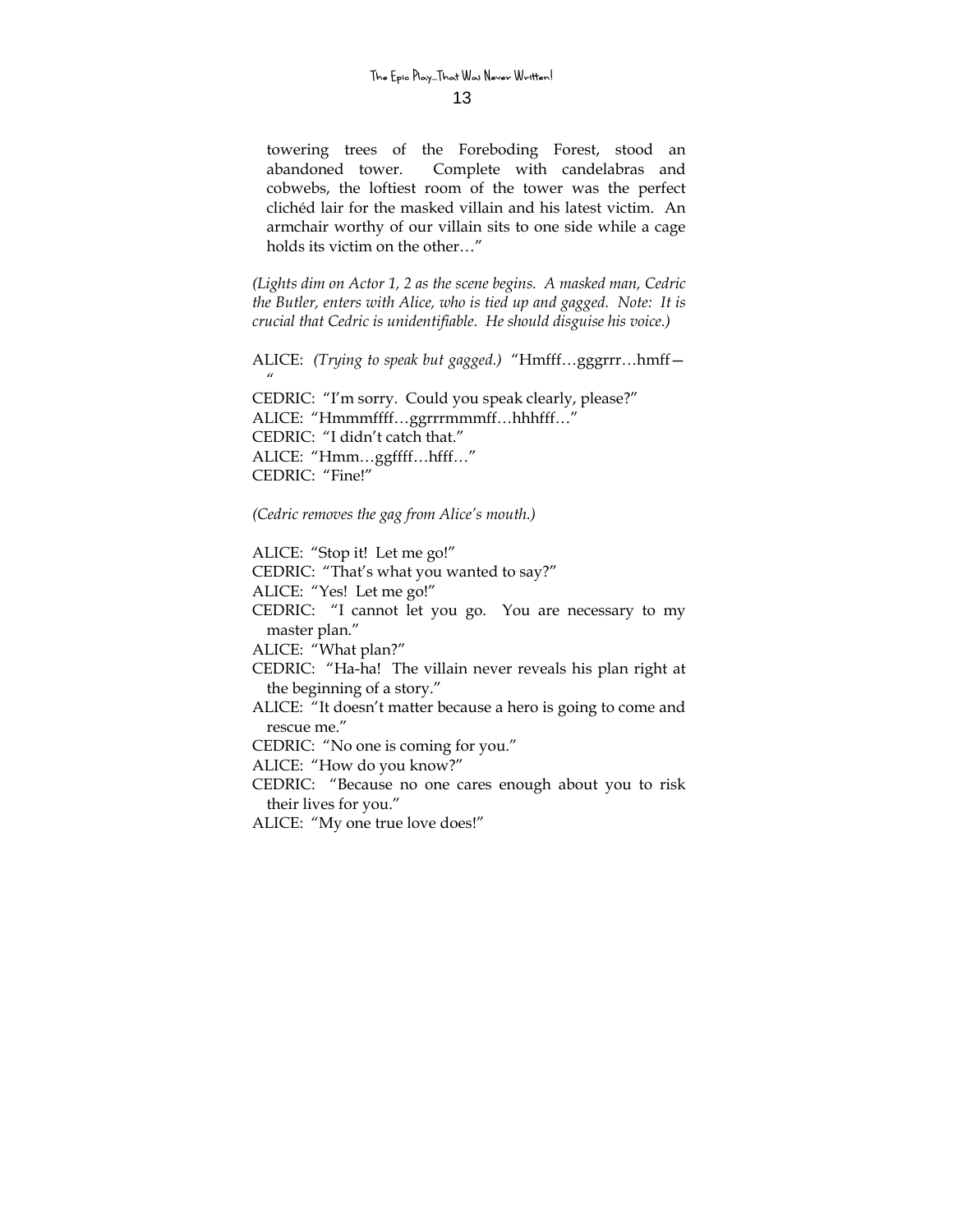CEDRIC: "Do you even know who your true love is?" ALICE: "No, but he'll come."

CEDRIC: "Oh, boy! You are one hopeless romantic."

ALICE: "So?"

- CEDRIC: "True love isn't real. It only happens in [Nicolas Sparks] books." *[Or insert another suitable author.]*
- ALICE: "I don't care. My true love—a brave and masculine hero—is going to rescue me before you can...before you— *(Stops.)* Wait. What are you going to do to me? Why kidnap *me*? I'm just Alice from the drycleaners."

CEDRIC: "Because you are the final piece to my master plan. You will lead my army to conquer the world!"

ALICE: "But why specifically *me*?"

CEDRIC: *(Adlibbing.)* Um…well…I'm not really sure. I'll get back to you on that. *(Approaches Actor 1, 2.)* Why did I kidnap her?

ACTOR 1: That's a good question. *(To Actor 2.)* Any ideas?

- ACTOR 2: Let's make something in her DNA super rare that no one else has.
- ACTOR 1: Perfect! *(To Cedric.)* You need her because her DNA is super special and will make it possible to control your army.
- CEDRIC: Got it. *(Approaches Alice. To Alice.)* "You and your special DNA, my dear, are going to make it possible for my army to conquer the world!"
- ALICE: "Army? What army?"
- CEDRIC: "I can't reveal that yet. This is only the prologue. But when the time comes, I want you to drink an energy drink, listen to a catchy song on a device over and over… *(Hands Alice a cell phone.)* …and never let it leave your hand. *(Evil laugh.)* Mwah-ha-ha!"

ALICE: "No."

CEDRIC: *(Surprised.)* "What?"

ALICE: "I said, no. I'm not going to do that."

CEDRIC: "But you have to."

ALICE: "Why?"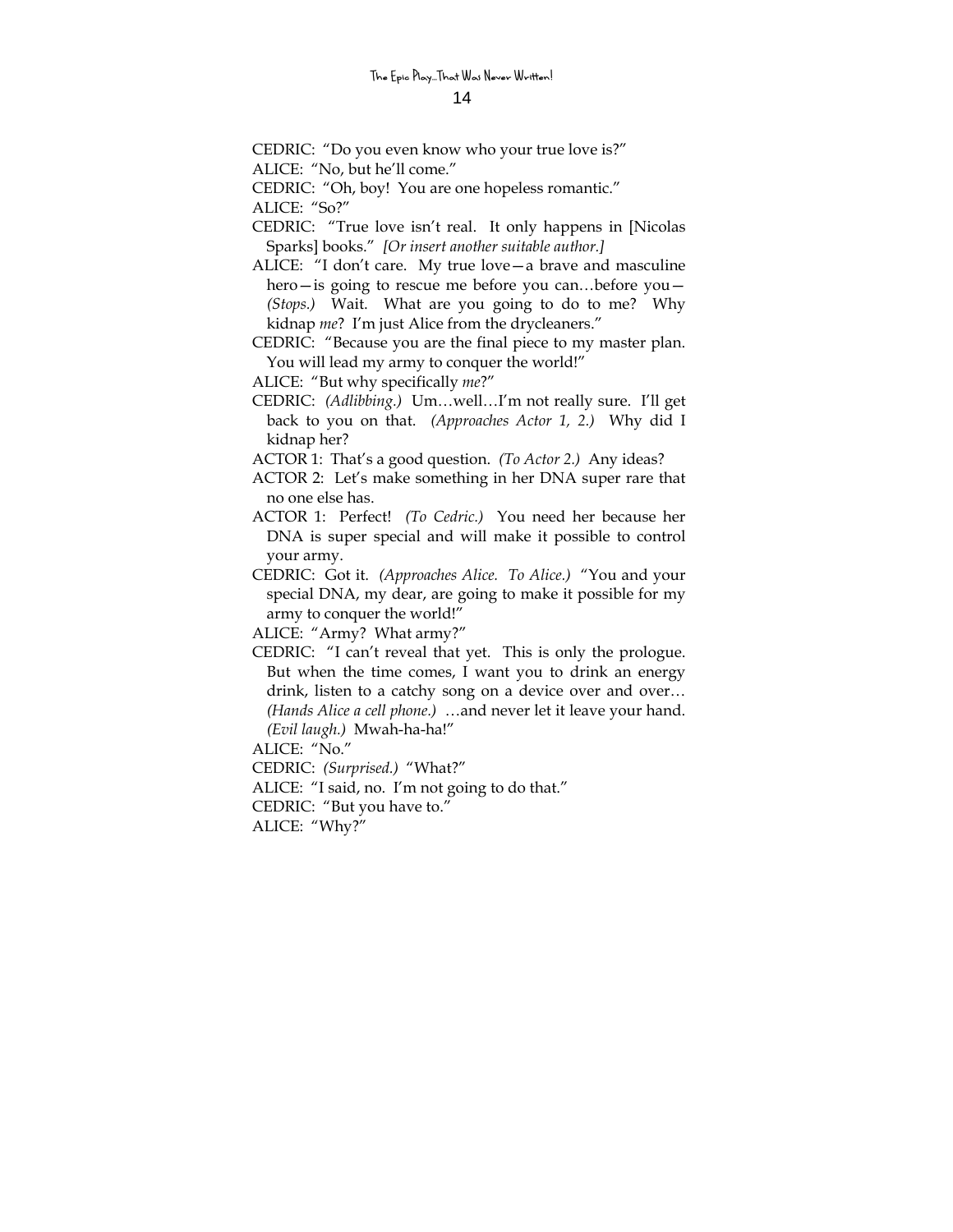CEDRIC: "So I can make my army complete. Haven't you been listening?"

ALICE: "But I don't want to do that."

CEDRIC: "Then this story isn't going to go anywhere."

ALICE: "And…?"

- CEDRIC: Ugh! *(To Actor 1, 2, shouts.)* Can't she just do what I ask?
- ACTOR 2: Sorry, we're new to this. Hang on. *(To Actor 1.)* What do you think?

ACTOR 1: We probably should have her agree to his plan.

ACTOR 2: Okay, but just so you know, she'll be lying.

ACTOR 1: That's fine. The villain doesn't need to know that.

ACTOR 2: Let's rework the scene a little. *(To Alice.)* Give the villain back the phone, please.

ALICE: Okay.

*(Alice hands Cedric the phone.)* 

ACTOR 2: *(To herself.)* And let's tweak those last few lines a bit. *(Starts to type.)*

ALICE: *(To Cedric.)* "Army? What army?"

CEDRIC: "I can't reveal that yet. This is only the prologue. But when the time comes, I want you to drink this energy drink, listen to the catchy song on this device over and over… *(Hands Alice the phone.)* …and never let it leave your hand. *(Evil laugh.)* Mwah-ha-ha!"

ALICE: "And if I refuse?"

- CEDRIC: "Then you shall never see the light of day again! Mwah-ha-ha!"
- ALICE: "Okay. I guess I have no choice."

CEDRIC: "Really? Just like that?"

- ALICE: "Yes, because my hero will find me before that time comes, so sure."
- CEDRIC: "Smart girl! But your hero only has until midnight before I make my army complete, so I wouldn't count your chickens before they lay eggs. Mwah-ha-ha!"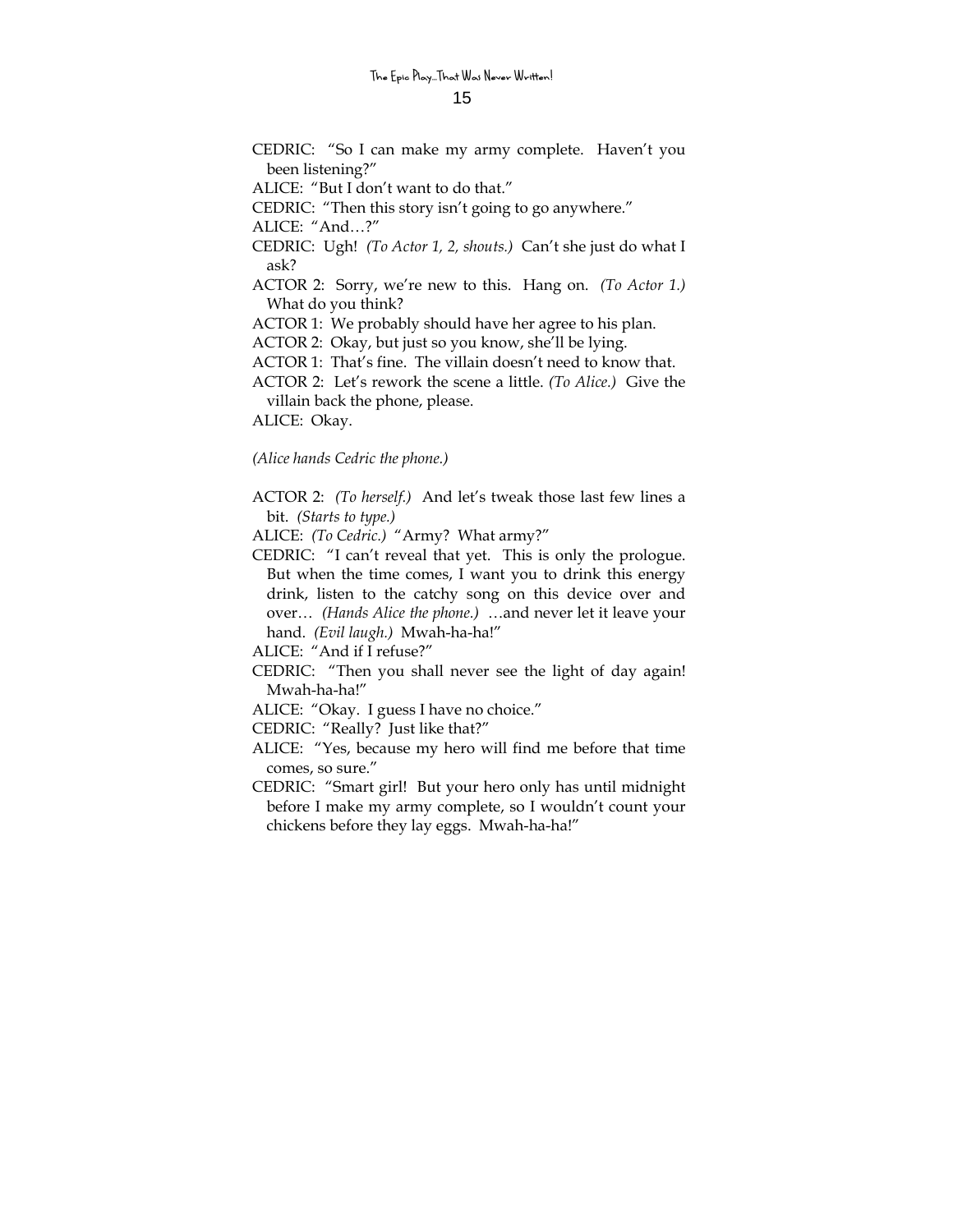ACTOR 1: *(Typing.)* "And with that, the villain threw a piece of bread at the girl and exited dramatically out of the room, leaving her to cry and sob in her cage."

*(Cedric throws a piece of bread at Alice and exits. Alice cries as lights fade.)* 

ALICE: "My hero, whoever you may be, please come rescue me."

ACTOR 2: And end the prologue scene.

ACTOR 1: That was a rush!

- ACTOR 2: Totally! We've established a problem that needs to be resolved in epic proportion.
- ACTOR 1: If only we had the rights to use the [Avengers] for our heroes! *[Or insert other superheroes.]*
- ACTOR 2: That truly would be epic. But we don't.

ACTOR 1: Darn it!

ACTOR 2: But we'll come up with a hero that dismally fails by comparison!

ACTOR 1: And a bunch of possible suspects to be our masked villain. No story is epic without a little mystery.

ACTOR 2: Very true. Now, who do we create for our hero?

ACTOR 1: Hmmm…good question. I think it's time for a brainstorm session!

*(As Actor 1, 2 think, they pace around and make crazy brainstorming gestures/movements.)* 

- ACTOR 2: *(Gets an idea.)* Yes! *(On second thought.)* Um, no. No good.
- ACTOR 1: *(Gets an idea.)* I got it! *(On second thought.)* No, I don't!
- ACTOR 2: *(Gets an idea.)* Oooooh! That could be good! *(On second thought.)* Nope!
- ACTOR 1: *(Gets an idea.)* That's it! He's a guy!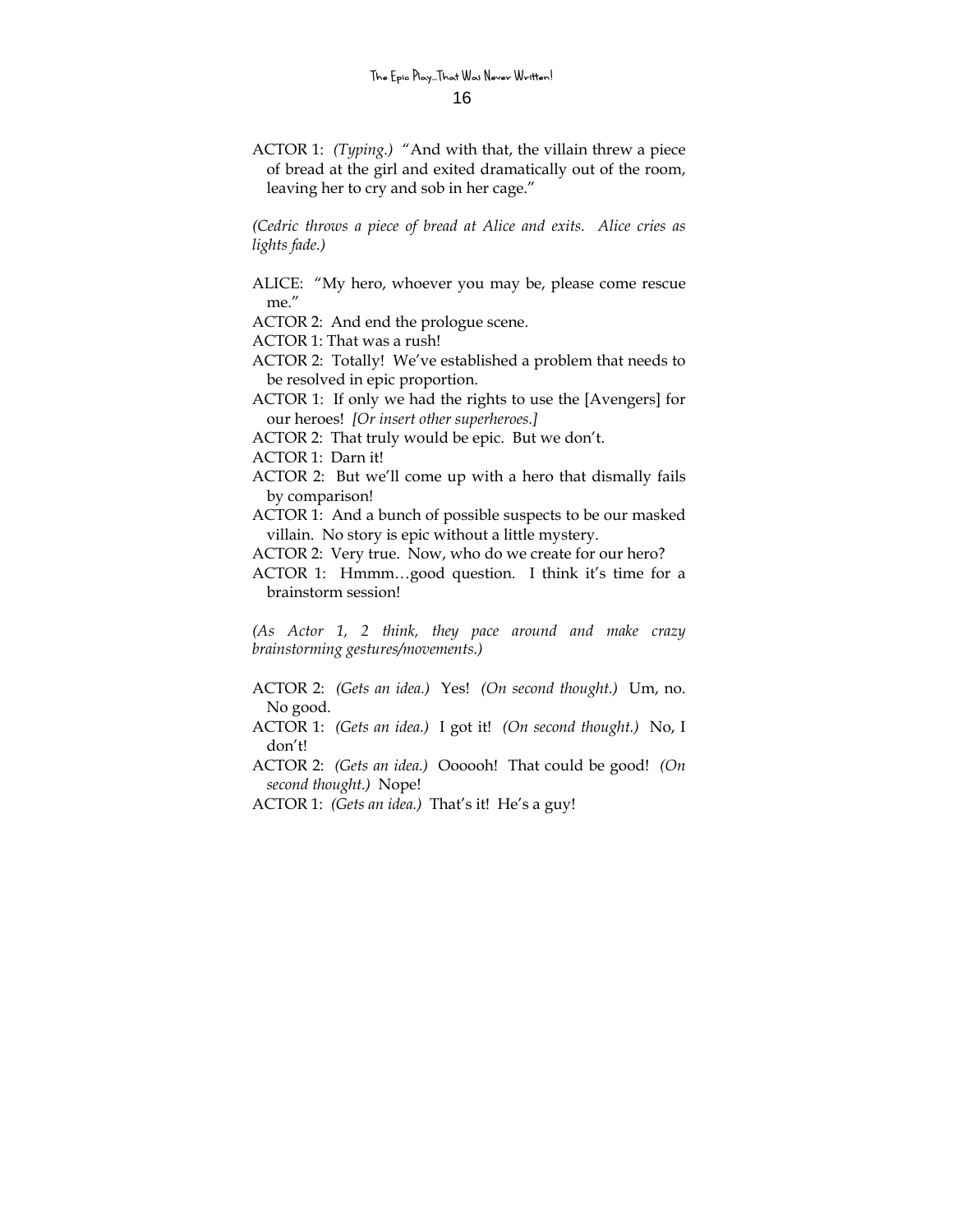- ACTOR 2: I know I haven't written much before, but I think we need a little more detail than that.
- ACTOR 1: Okay, he's a filthy-rich, snooty, whiny millionaire.
- ACTOR 2: We can work with that. And suspects to be the villain?
- ACTOR 1: Easy…servants, housekeepers, personal assistants, cooks.
- ACTOR 2: So one of his servants is the masked villain?
- ACTOR 1: It could be. They would all have reason to hate him because he's a selfish jerk. But we could introduce some other characters along the way who could be the villain as well.
- ACTOR 2: A few red herrings never hurt a good mystery. Any ideas for our hero's name?
- ACTOR 1: Let's see… *(Thinks.)* How about "Donald."
- ACTOR 2: "David."
- ACTOR 1: "Southworth."
- ACTOR 2: "The Fourth"!
- ACTOR 1: Yes! Donald David Southworth, the Fourth! Excellent!
- ACTOR 2: Sounds snobby enough. Let's start with Donny in the living room of his mansion. *(Actor 2 starts typing. During the following, Stage Crew sets the stage.)* "Looming loftily on the hill, the mansion of Donald David Southworth, the Fourth looked smugly down upon the town. Inside his living room, only the finest of furnishings could be found. A plush couch, piled high with pillows, sits pompously in the center of the room. On one side of the room, an ornate side table stands while shrubs and foliage complete the ambience." *(Note: Other furnishings may be mentioned if desired.)*
- ACTOR 2: Beautiful. Now, we need an important event for Donny to start the action.
- ACTOR 1: Maybe the city is naming a building after Donny.
- ACTOR 2: Nah. How about…the government is hiring him to be a spy?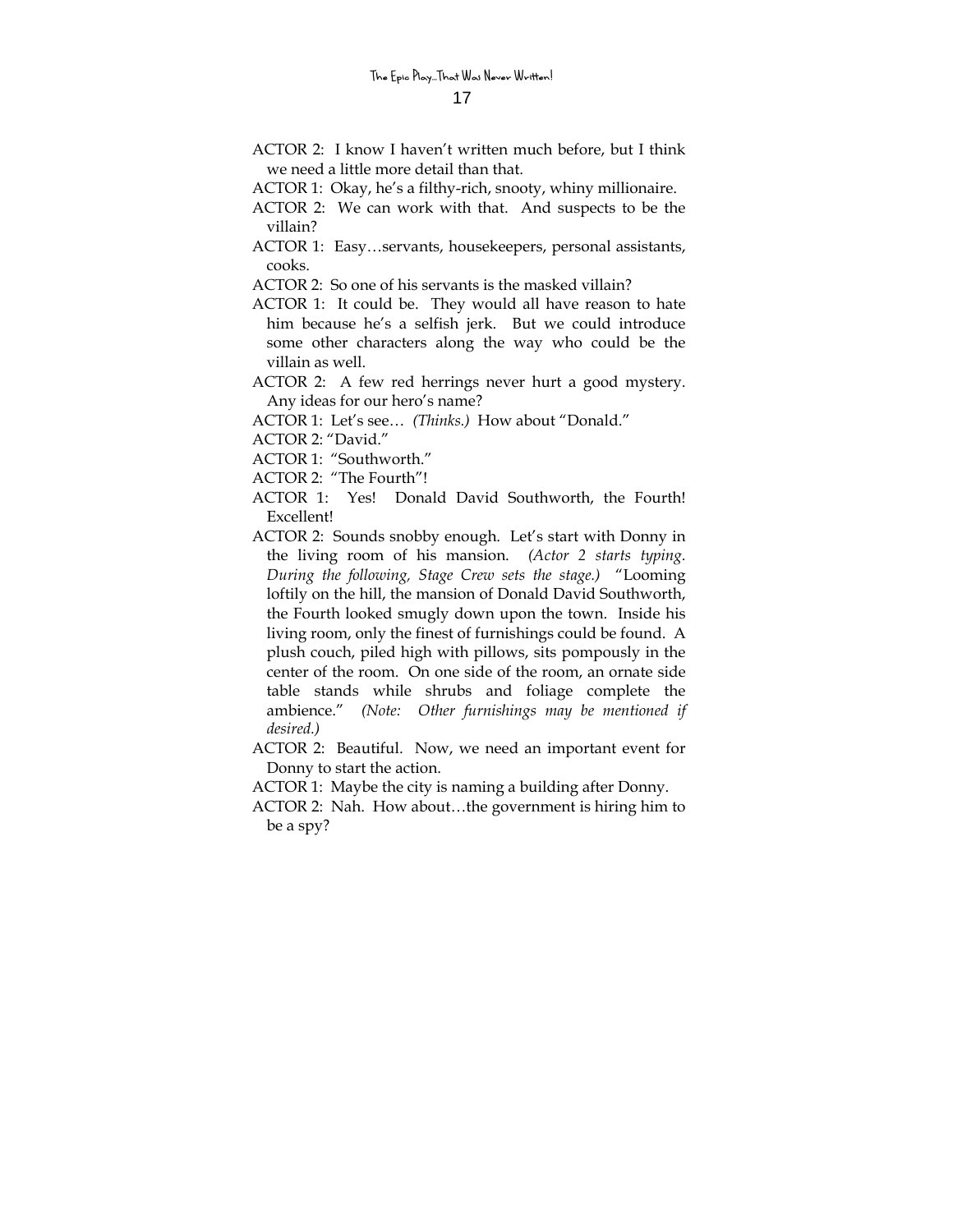ACTOR 1: Too cliché.

- ACTOR 2: He's receiving an award.
- ACTOR 1: For what?
- ACTOR 2: Humanitarian efforts?
- ACTOR 1: Unrealistic. He's way too selfish for that.
- ACTOR 2: They're putting his face on the twenty-dollar bill?
- ACTOR 1: Too politically incorrect!
- ACTOR 2: Okay, then. He's buying a new tux…his tenth one that month.
- ACTOR 1: Interesting, but let's raise the stakes. Maybe a tux company wants him to be their cover boy. It's the day of the photo shoot, and the house is all in a kerfuffle preparing for the big event.
- ACTOR 2: Bingo! But we'll need to change the word "kerfuffle." I have no idea what it means.
- ACTOR 1: We'll start with Donny asleep on the couch surrounded by a dozen pizza boxes…

*(Lights fade on Actor 1, 2. Lights up on Donny, who is asleep on the couch, cuddling with a pizza box and sucking his thumb. The room is bustling with servants including the Maid, the Cook, and the Pillow Fluffer. The Pillow Fluffer approaches Cedric.)*

- PILLOW FLUFFER: "Cedric! How can I fluff Master Donny's pillow when he is laying on top of it?"
- CEDRIC: "Madam, that is not my area of expertise."
- PILLOW FLUFFER: "I've had enough of this! Not to mention the drool on the pillow! Imagine trying to fluff a soggy pillow!"

*(Pillow Fluffer exits in a huff. Cook enters.)* 

COOK: *(Calls.)* "Master Donny! Breakfast is ready!"

- DONNY: "Urrrmm…hrrmmm…" *(Snores.)*
- CEDRIC: *(To Cook.)* "Looks like you'll have to bring it to him."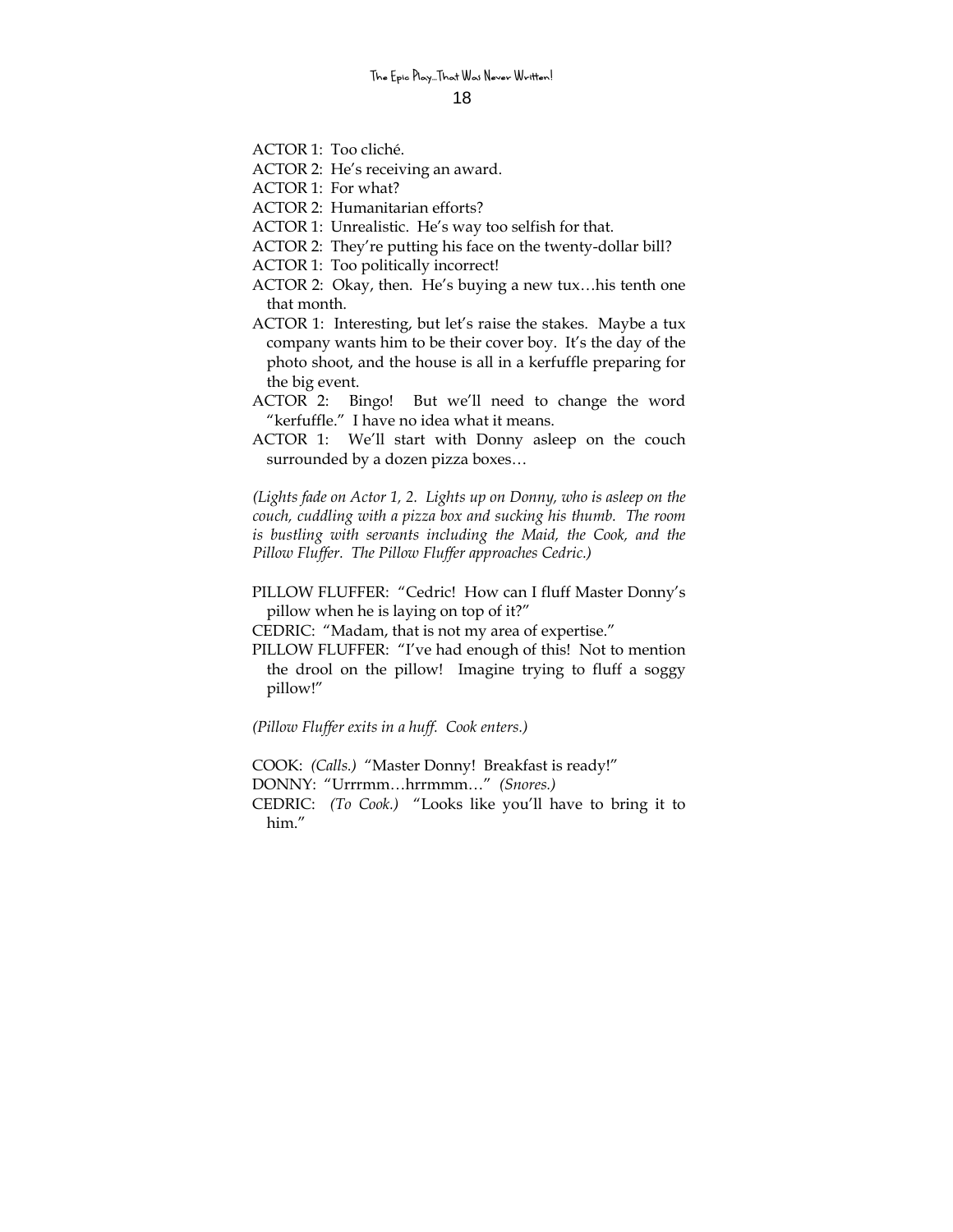COOK: "Again?! I can't keep bringing seven trays of food every morning!" CEDRIC: "Maybe he won't notice if you only bring six today." COOK: "I don't get paid enough for this!" CEDRIC: "None of us do."

*(Cook exits in a huff.)* 

MAID: "Wait! You guys get paid?"

CEDRIC: *(Lying.)* "Oh…um…well…we get paid by just being in the presence of Master Donny."

MAID: "Phew! I was worried there for a second."

CEDRIC: "No worries. Carry on."

MAID: "Yes, sir."

CEDRIC: "Master Donny? *(Nudges Donny, who just turns over.)* Master Donny, you really need to wake up."

DONNY: *(Groggily.)* "Ah…go away."

CEDRIC: "But, Master Donny, it's the big day."

DONNY: "Which one?"

CEDRIC: "Very funny, sir."

DONNY: "Is the city finally naming a building after me?"

CEDRIC: "No."

DONNY: "Is my face being put on the twenty-dollar bill?" CEDRIC: "Never."

DONNY: "Am I finally receiving an award for my humanitarian efforts?"

CEDRIC: "You don't do any humanitarian efforts."

DONNY: "Just let me sleep then."

CEDRIC: "Your new tux will be here momentarily for your photo shoot."

DONNY: *(Suddenly awake, alert.)* "Photo shoot?! I forgot. *(Looks around the room.)* Cedric, why is it such a mess in here? Didn't you just hear me say my big photo shoot is today?!"

CEDRIC: "Sir, you had one of your parties last night."

DONNY: "I don't remember anyone coming over."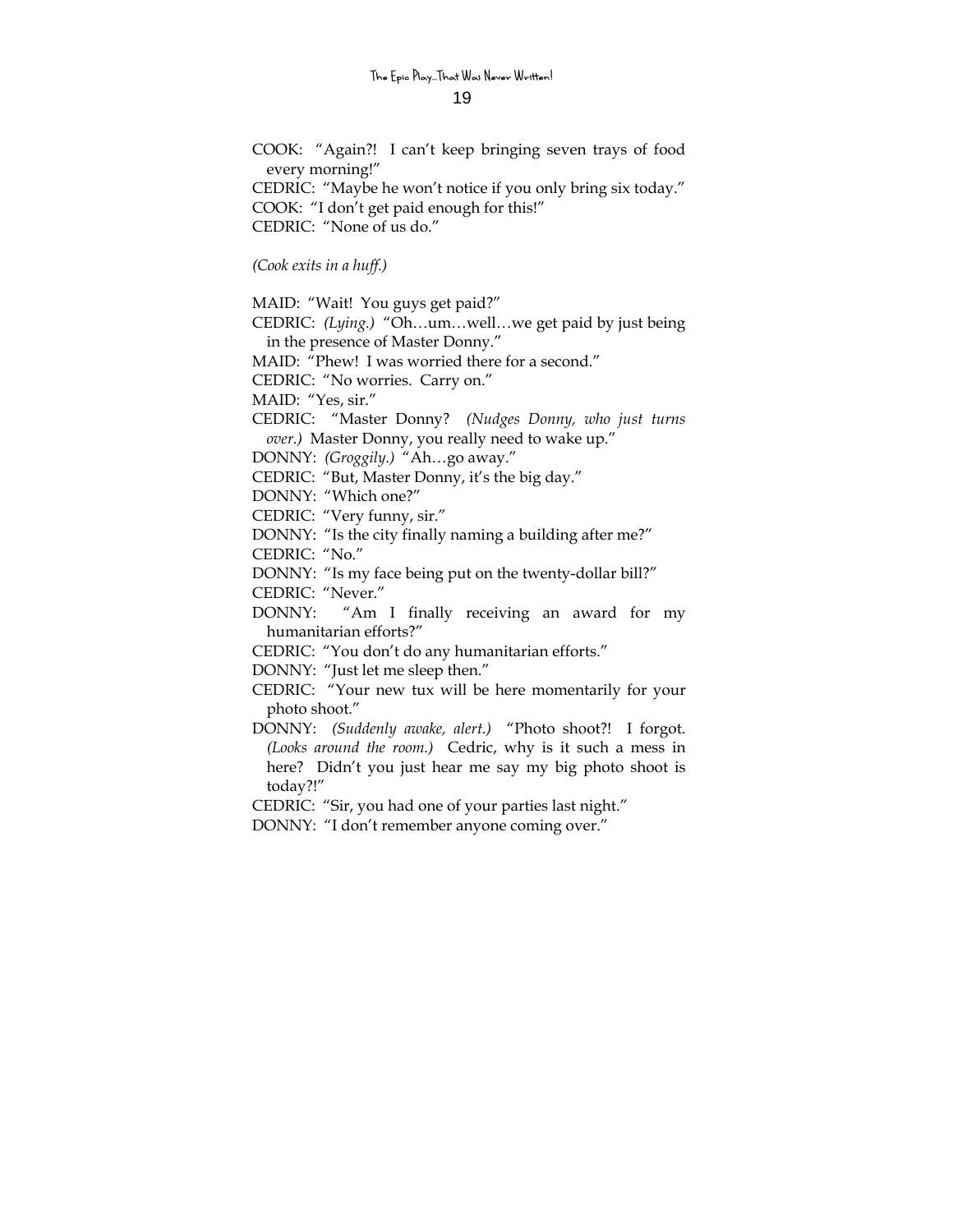CEDRIC: "No, sir. It was one of your pity parties."

DONNY: "I have been having a lot of those lately."

CEDRIC: "Yes, sir, you have."

DONNY: "What was I pitying this time?"

- CEDRIC: "I believe it was something about running out of fifty-dollar bills to wipe your nose with. You had to use twenties."
- DONNY: "I can't wipe with twenties! Andrew Jackson is so inferior to Grant! You know that, Cedric!"

CEDRIC: "I understand, sir."

DONNY: "Well, don't just stand there, Cedric. Clean this place up!"

CEDRIC: "Of course, Master Southworth."

DONNY: *(Clears throat, annoyed.)* "Eh-hemm! *(Correcting.)* The Fourth."

CEDRIC: "Pardon. Master Southworth, the Fourth."

DONNY: "You know what? That's a little too long. Please just say 'Master.'"

CEDRIC: "Yes, Master."

DONNY: "Nope. Sounds too much like Gollum, 'Yes, Master!' Stick with 'Master Donny.'"

CEDRIC: "Yes, Master Donny."

DONNY: "On second thought, no. That's too Donny Osmond-gone-power-hungry. Rrraarrr!"

CEDRIC: "May I just start cleaning, sir?"

DONNY: "If you must."

CEDRIC: "Thank you."

*(Doorbell.)* 

DONNY: "Ooh! Ooh! I bet that's the new tux! Hurry and open the door! I want to see this beauty on me!"

*(Cedric opens the door. Sebastian, the photographer, dramatically enters.)*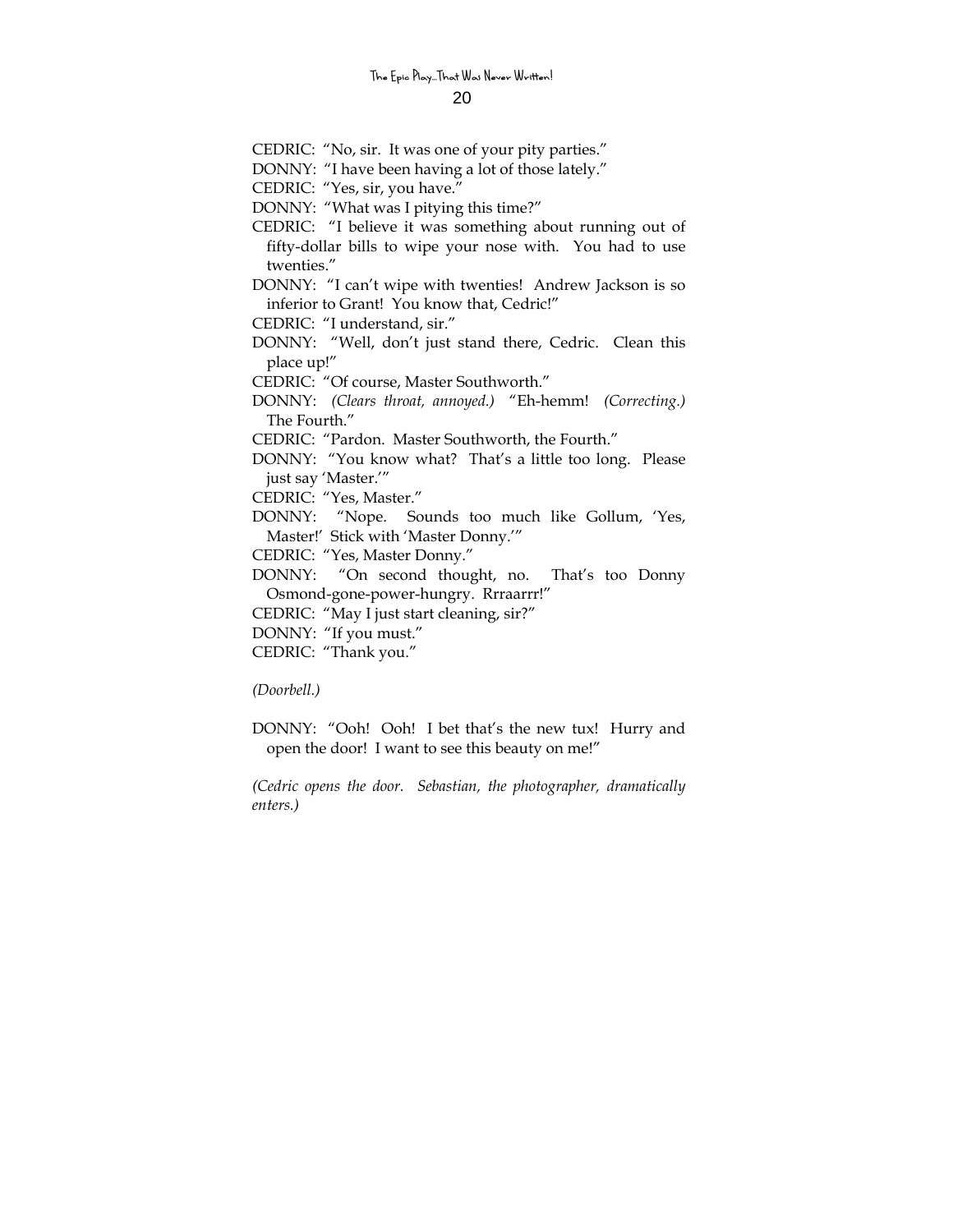- SEBASTIAN: *(To Cedric.)* "Good morning. Are you Donny? *(Realizes.)* No, of course not. Way too old. Where is he?"
- DONNY: "Right here. Where's my tux?"
- SEBASTIAN: "I'm here to do your photo shoot with you *in* your tux. Oh my! Is that really how you're going to do your hair?"
- DONNY: "Well, I haven't had time."
- SEBASTIAN: "No, no, no. This will not do. I cannot work under these conditions. You need to fix that, and fast, before the fashion police arrest you."
- DONNY: "Cedric, get Lacinda in here."

CEDRIC: "Lacinda quit last week."

DONNY: "I need someone to do my hair! And my cologne!"

CEDRIC: "I'll find someone, sir."

DONNY: "Make it snappy."

*(Cedric exits.)* 

- SEBASTIAN: "Let's see… *(Looking around.)* We need some good lighting. *(Looking Donny over.)* I'd say some *exceptional* lighting." *(Moves quickly around the room scoping everything out.)*
- DONNY: "I'm afraid we haven't met. I'm Donald David Southw—"

SEBASTIAN: "Don't interrupt me while I'm working." DONNY: "Um…yeah…okay."

*(Awkward pause.)* 

DONNY: "So, how long do you think this will take?"

- SEBASTIAN: "No talking. *(Starts to set up his camera. Donny starts to whistle.)* No whistling, either."
- DONNY: "Okay. Boundaries established. Good." *(Flops down on the couch right in front of Sebastian's camera.)*

SEBASTIAN: "Do you mind? I'm trying to focus my camera." DONNY: "No. Go ahead." *(Doesn't move.)*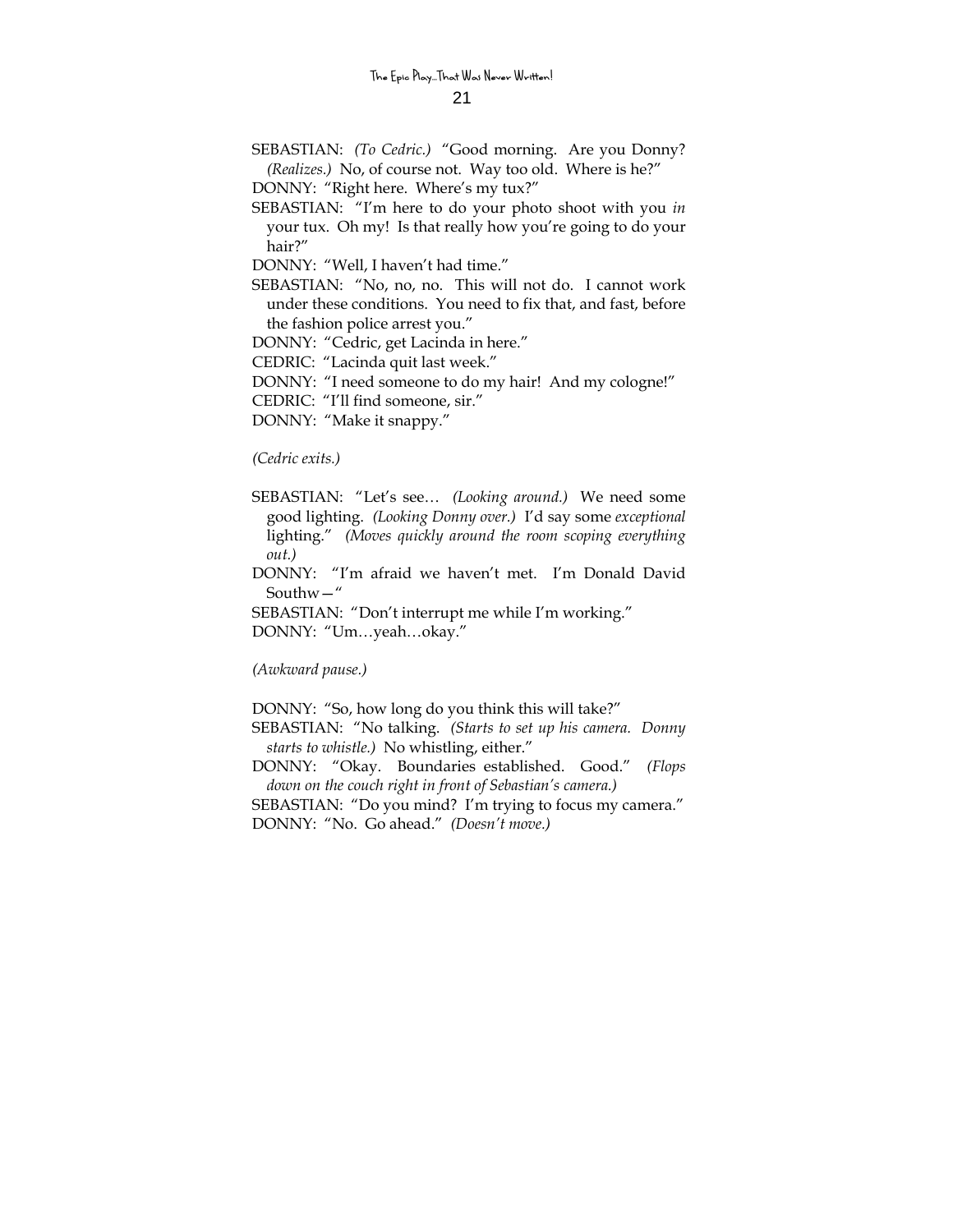- SEBASTIAN: "You know what? I need to use the restroom before we begin, anyway."
- DONNY: "Sure thing. Go through that door to the end of the hallway."

SEBASTIAN: "Thank y—"

- DONNY: "Take a right through the stone archway, then a left at the fifth door on the right, up the flight of stairs, hang a left after the Grecian urn, take the elevator three floors down, and the bathroom will be the at the end of the long hallway to the right. *(Realizes.)* No, sorry…to the left!"
- SEBASTIAN: "Humph! By the time I return, you had better be ready, or else."

DONNY: "Or else what?"

SEBASTIAN: "Just be ready." *(Exits.)* 

DONNY: *(To himself.)* "Some people. Sheesh!"

*(Jerry, the hairdresser, enters with a hideous wig.)* 

JERRY: "Master Donald, I am here to do your hair. My name's Jerry."

DONNY: "Make it quick. I don't have time to spare."

JERRY: "Yes, sir. If you can take a seat, I can be done in a few seconds."

*(Donny sits. Jerry puts the wig on Donny.)* 

DONNY: "Are you done yet?" JERRY: "Just a little adjustment… *(Adjusts wig.)* …and wahlah!" *(Pulls out a hand mirror.)* Take a look. DONNY: "I'm looking fabulous!" JERRY: "So masculine!" DONNY: "Did you bring my cologne?" JERRY: "Right here." *(Sprays the "cologne.")* DONNY: "Jerome—" JERRY: *(Correcting.)* "Just 'Jerry,' sir."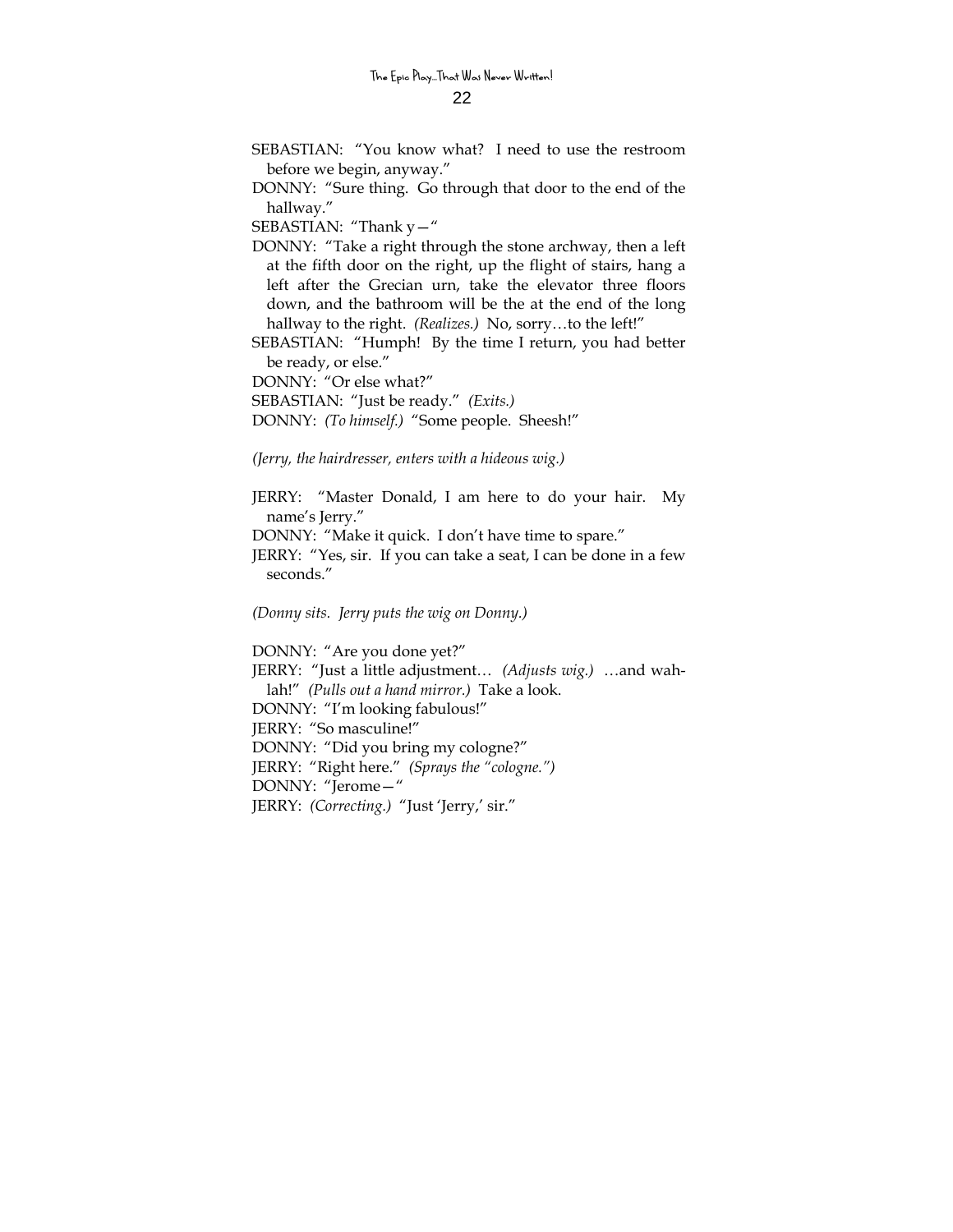DONNY: "Jerome, has no one ever taught you how to properly spray cologne?"

JERRY: "Well, I assumed—"

DONNY: "You *assumed*? Give me that. *(Takes the cologne.)* It's one spray on the neck, then one spray on the left wrist and two sprays on the right wrist."

JERRY: "Why two sprays on the right wrist?"

DONNY: "Because I use my right hand more, so people will smell it more."

JERRY: "Yes, sir. I got it."

*(Jerry takes the cologne. Note: For the following, Jerry sprays Donny with "cologne" as Donny indicates.)* 

DONNY: "That's not all. Two sprays to the front, and then two sprays on the back. One on each knee."

JERRY: "Yes, sir—"

DONNY: "Then one final spray right over the top of me so it falls down like a cologne shower! *(Pause.)* Do it."

*(Jerry sprays the "cologne" into the air, and Donny acts as if he's taking a shower under the spray.)* 

JERRY: "Is that all you require of me, sir?" DONNY: "Yes, Jerome." JERRY: "Thank you, sir."

*(Jerry exits. Donny sits on the couch, finds an old slice of pizza, and eats it.)* 

ACTOR 2: *(To Actor 1.)* Okay, I think we need to add a character that is close to Donny.

ACTOR 1: Mother? Father?

ACTOR 2: No, let's have him be without parents or else he might not be acting this way.

ACTOR 1: True. How about a sister?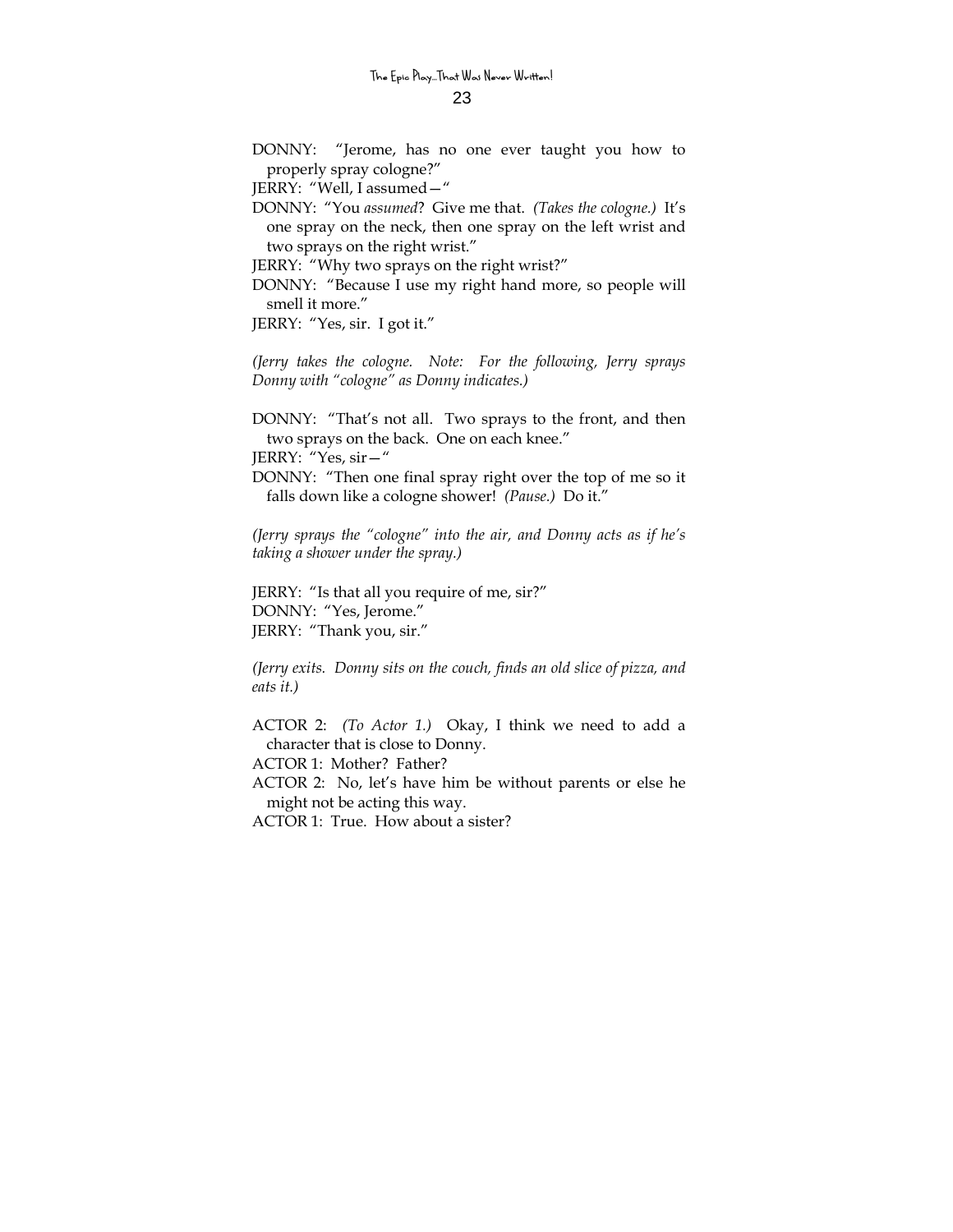ACTOR 2: I'm thinking brother.

- ACTOR 1: I like it. And since we've introduced a lot of possible villains, let's have the brother raise the suspense a little.
- ACTOR 2: Good plan. *(Sits at the computer, starts typing.)* "Enter Tommy, the brother."

*(Tommy enters.)* 

TOMMY: "Hey, Donny." DONNY: *(Startled.)* "Ahhhhh! You scared me!" TOMMY: " Sorry. Donny, we have a situation—" DONNY: *(Insulted.)* "Whoa! Excuse me! Who are you to call me 'Donny'?" TOMMY: "I'm Tommy." DONNY: "Tommy"? TOMMY: "Your brother." DONNY: *(Breaks character. To Actor 1, 2.)* I didn't know I had a brother. ACTOR 1: You do now. DONNY: *(To Tommy.) "*So, what are you doing here?" TOMMY: "I live here." DONNY: "You do?" TOMMY: "Yes." DONNY: "Oh, no! *(Calls.)* Cedric! Order me five cheese pizzas! I feel another pity party coming on! *(To Tommy.)* How long were you planning on staying?" TOMMY: "Well, after Mom and Dad died, I figured I'd stay here for a while, maybe forever." DONNY: *(Shouts.)* "Cedric! Make that *ten* pizzas!"

*(Cedric enters.)* 

CEDRIC: "I'm sorry, sir, but the pizza place doesn't open for another three hours."

DONNY: "Ah, dang it! Then have the cook make me some."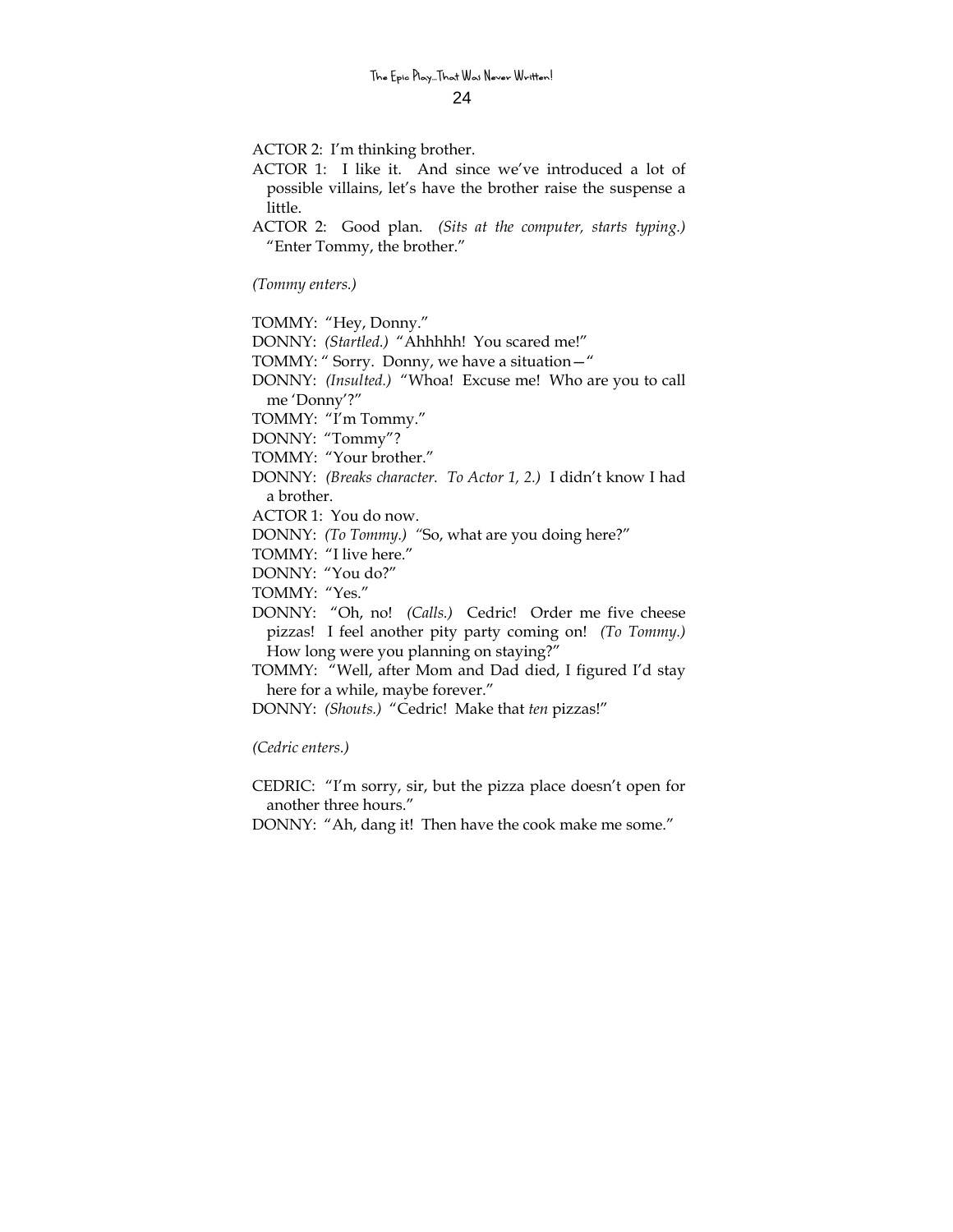### **The Epic Play…That Was Never Written!**

25

CEDRIC: "Yes, sir." TOMMY: "So, Donny—" DONNY: "Call me 'Master Donny.'" CEDRIC: *(Under his breath.)* "Not this again." *(Exits.)* TOMMY: "I'm not going to call you 'Master.'" DONNY: "How dare you defy me!" TOMMY: "I'm the older brother." DONNY: "So?" TOMMY: "So, I think you should see this."

*(Tommy hands Donny a note.)* 

DONNY: "What is this?" TOMMY: "A threat." DONNY: "Where did it come from?" TOMMY: "I don't know. I found it in my pocket." DONNY: "That's stupid." TOMMY: "Just read it. *(Donny starts reading to himself.)* Out loud." DONNY: "Ugh! *(Reads.)* 'Donald David Southworth, the Fourth, I will exact my revenge on you! Someone close to you will soon meet their demise! Mwah-ha-ha!'I like the laugh at the end. Nice touch."

*(Donny throws the note on the floor. Tommy picks it up.)* 

TOMMY: "Aren't you worried?" DONNY: "Not really." TOMMY: "And why not?" DONNY: "Because there's nobody close enough to me for me to care if they meet their demise or not."

*(Cedric enters.)* 

CEDRIC: "Master Donny—" DONNY: "Ah, I've decided on 'Master Southworth.'"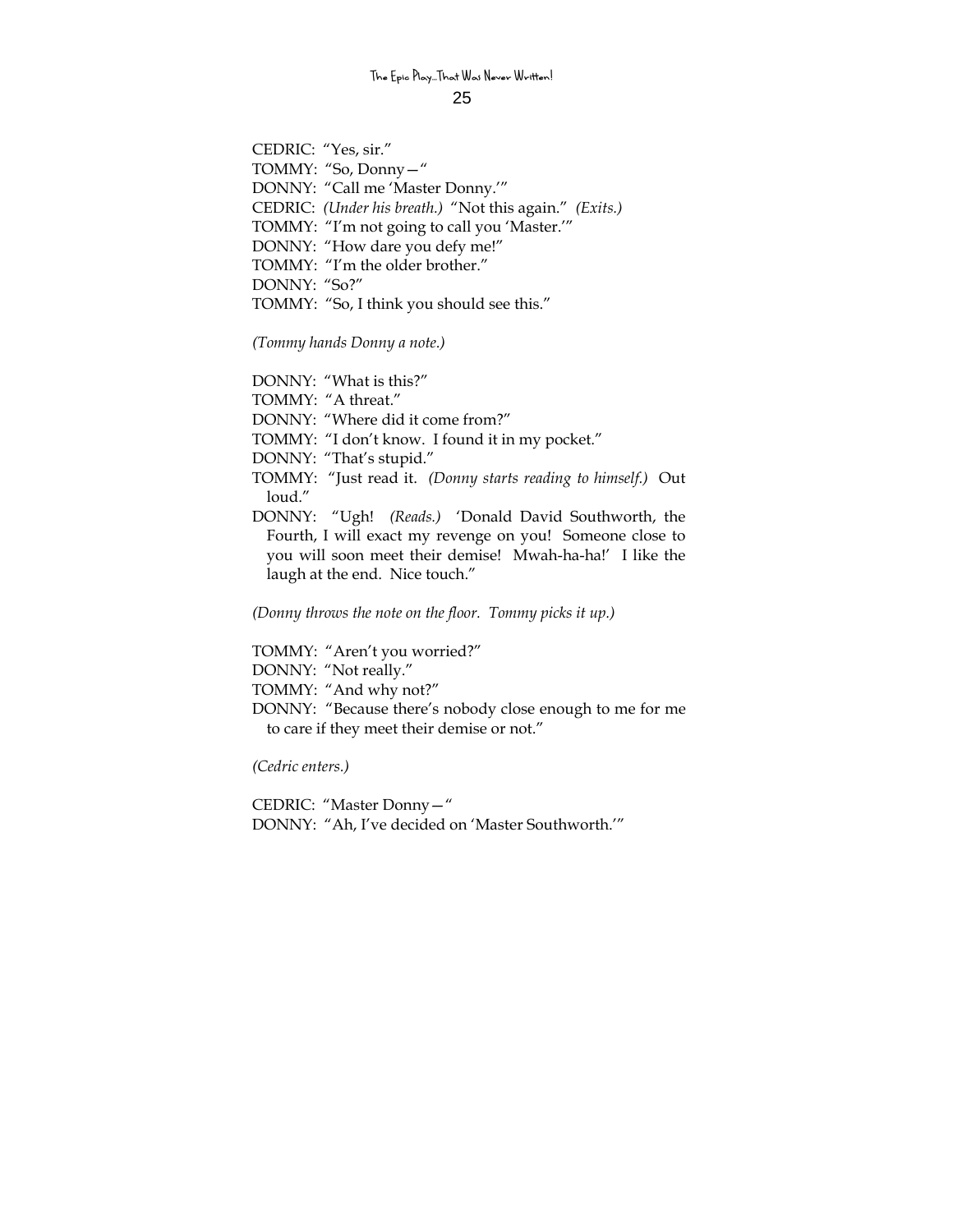CEDRIC: "Master Southworth, the cook is out of flour." DONNY: "Fine. I'll just go binge-watch [Netflix]." *[Or insert another streaming service.]*  TOMMY: "Cedric, would you mind taking a look at this note and telling me what you think?" CEDRIC: "Yes, Master Tommy." DONNY: "*Master* Tommy?! Don't call him 'Master'!" CEDRIC: "I apologize, sir, but he is also my master." DONNY: "You're fired!" TOMMY: *(To Cedric.)* "No, you're not." DONNY: *(To Cedric.)* "Yes, you are!" TOMMY: *(To Cedric.)* "No!" DONNY: *(To Cedric.)* "Yes!" TOMMY: "Just read the note, Cedric." CEDRIC: "Yes, sir." *(Reads the note.)* TOMMY: "Well"? CEDRIC: "I'd say that *you* have something to worry about, Master Tommy." TOMMY: "Me"? CEDRIC: "You're the only close relation to Master Donny." DONNY: "You know, maybe it doesn't mean someone close to me like that." TOMMY: "What do you mean?" DONNY: "Maybe it means literally someone close to me…like in proximity." *(Lightning, thunder. Terrified, Tommy and Cedric jostle for a position farthest away from Donny.)* 

TOMMY: "Oh, no!" CEDRIC: *(To Donny.)* "May I be fired now, sir?" DONNY: "Yes." TOMMY: *(To Cedric.)* "No! Because if you leave, that definitely means it's me!"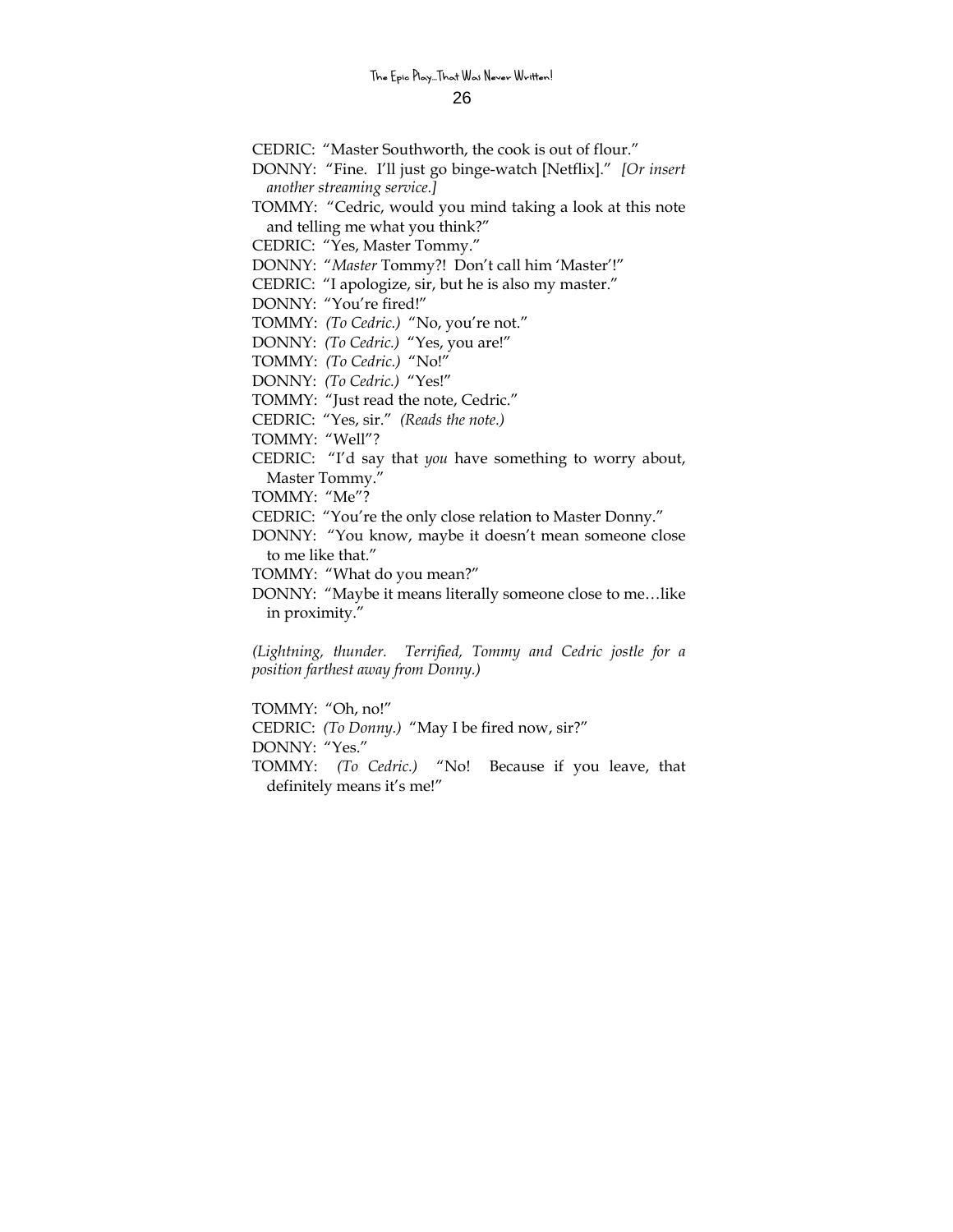DONNY: "Eh, who cares? It's not me, so I'll take my breakfast now, Cedric. Make sure my orange juice is poured exactly to the rim of my favorite glass."

CEDRIC: "This time, gladly. Goodbye, Master Tommy." *(Rushes off.)*

TOMMY: "Donny, I'm shocked that you don't care about this."

*(Tommy shakes the note at Donny. Doorbell.)* 

DONNY: "Ooooh! Ooooh! My tux is here! Now get the door."

TOMMY: "No, you do it."

DONNY: "No. I'm the master here."

TOMMY: "I live here, too."

DONNY: "Oh, you've lived here for, like, five minutes."

ACTOR 2: *(Annoyed.)* I'll get the door. Sheesh!

*(Writer 2 opens the door. Alice is standing there, holding a tuxedo. Donny rushes over to Alice.)* 

DONNY: *(To Alice, indicating tux.)* "Ah! Isn't she a beauty?!" ALICE: *(Thinking he means her.)* "Well, thank you very—"

*(Donny snatches the tuxedo out of Alice's hands and waltzes around the room with it.)* 

TOMMY: *(To Alice.)* "Come on in."

ALICE: "Thank you."

TOMMY: "I apologize for my brother's behavior. He's excited to have his tux."

ALICE: "I don't blame him. It's very nice and expensive."

TOMMY: "What is your name?"

ALICE: "I'm Alice, from the drycleaners."

TOMMY: "Ah, 'Alice from the Drycleaners.' That is a very charming name."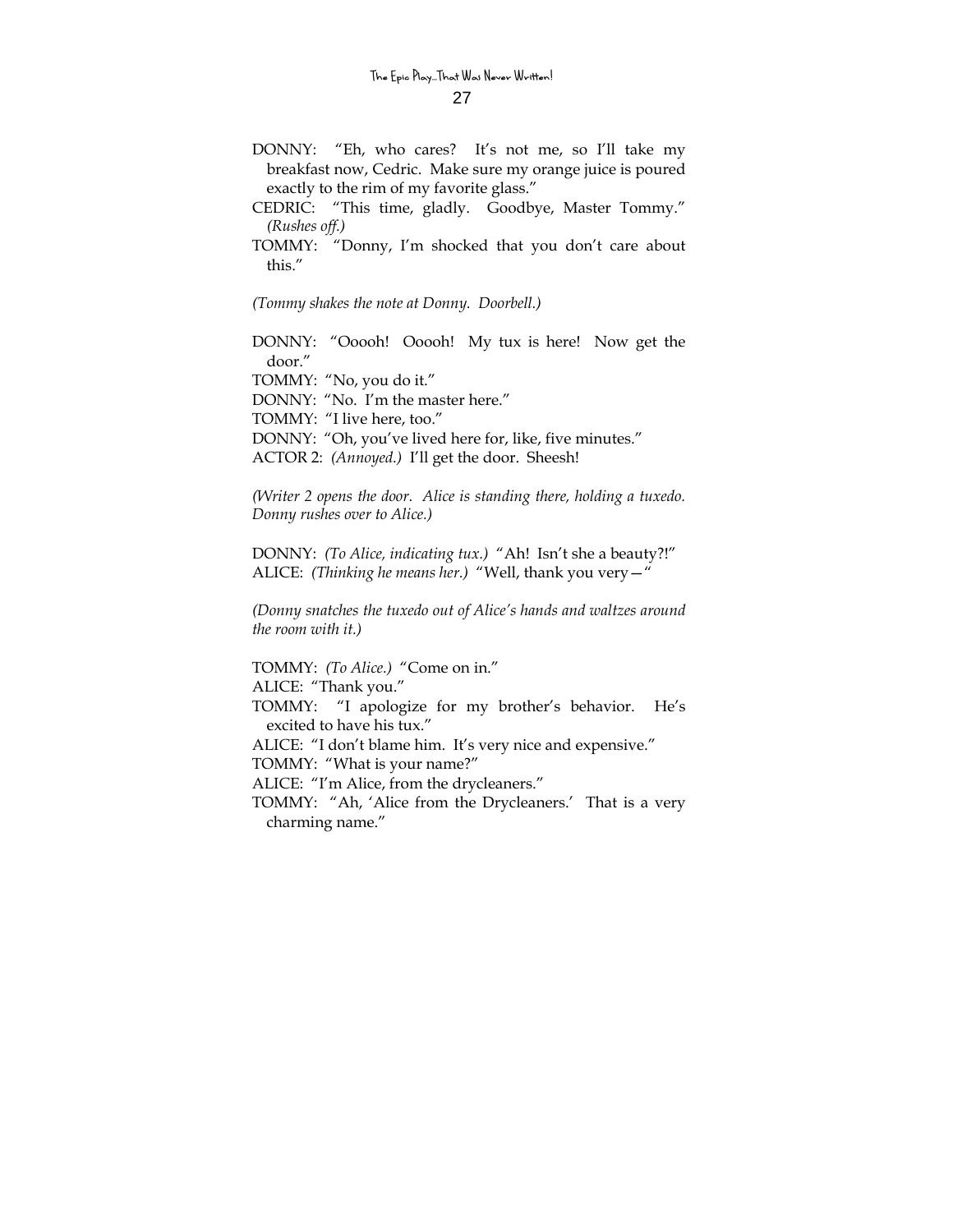ALICE: "Thank you." TOMMY: "I'm Tommy." ALICE: "Nice to meet you, Tommy. *(Holds out the invoice from the dry cleaners.)* Here is the bill for the dry-cleaning

*(Alice drops the invoice. Alice and Tommy go to pick it up at the same time. Their hands touch, and they look into each other's eyes.)* 

TOMMY: "I've got it." *(Picks up the invoice.)*  DONNY: *(Sees something on the tux.)* "Girl! What is this?!" TOMMY: "Her name is Alice from the Drycleaners." DONNY: "Don't care. *(To Alice.)* What is this spot right here?"

*(Donny shoves the tux into Alice's face.)* 

ALICE: "It looks like a dust fuzzy."

*(Tommy laughs.)* 

services."

DONNY: *(Annoyed.)* "Tommy, do you find something funny?" TOMMY: "Yes." DONNY: "It's not." ALICE: "I'll remove it. *(Takes the "fuzzy" off.)* There. Perfect again."

*(Tommy laughs.)* 

DONNY: *(Annoyed.)* "I don't find anything funny." TOMMY: "I do." DONNY: *(To Alice.)* "I'm going to try this on. If this doesn't fit, you will owe me a thousand dollars!" *(Exits with the tux.)* TOMMY: *(To Alice.)* "Again, I apologize for my brother."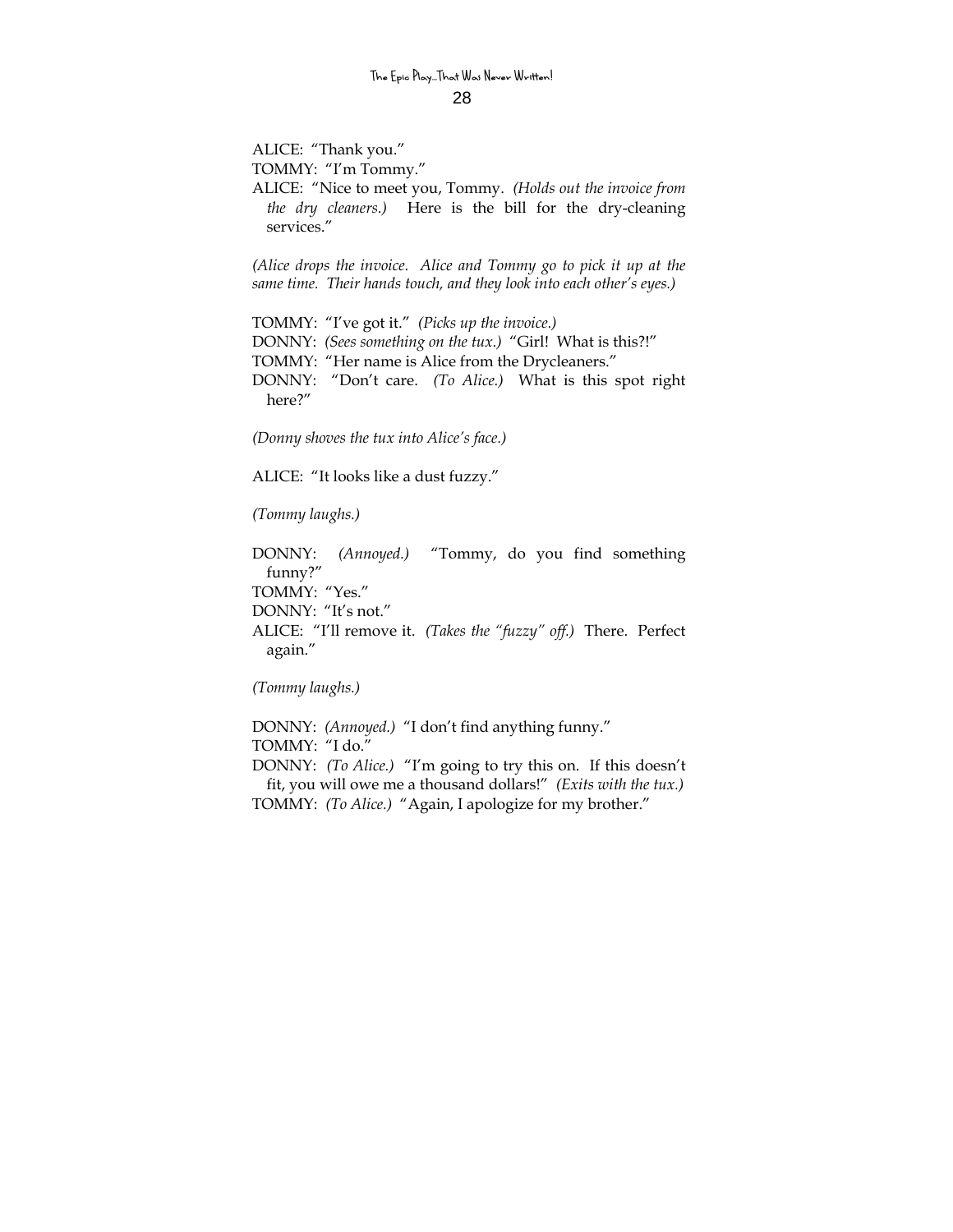ALICE: "It's okay. Working at the drycleaners, I get treated this way a lot." TOMMY: "Yeah, I guess I know how you feel. Even as his brother, he treats me like I'm nothing." ALICE: "That's so sad. You seem more than that." TOMMY: "Won't you come in and sit down?" ALICE: "Sure."

*(Cedric enters with a breakfast tray.)* 

CEDRIC: "Your breakfast, Master Donny." TOMMY: "He went to try on his tux." CEDRIC: "Of course. *(Sets down the tray.)* I'll just finish tidying up this room, if you don't mind, Master Tommy." TOMMY: "No, go ahead."

#### *(Sebastian enters.)*

SEBASTIAN: "Whoever designed this house did not account for people who really need to use the bathroom. Are we ready?" TOMMY: "I—" SEBASTIAN: *(Realizes.)* "You are not Donald. Where is he?" TOMMY: "Putting on his tux." SEBASTIAN: *(Annoyed.)* "I told him to be ready." TOMMY: "The tux just got here." ALICE: *(To Sebastian.)* "Yes, sorry, I—" SEBASTIAN: "Doesn't matter. I'll make this quick." *(Checks his camera.)* DONNY: *(Offstage, shouts.) "*Girl!" *(Donny enters, wearing the tuxedo, which has shrunk. He can barely walk.)* ALICE: "Oh, no." SEBASTIAN: *(To Donny.)* "What is that?" DONNY: *(To Alice.)* "You've ruined my tux!" SEBASTIAN: "And your photo shoot." DONNY: "What?"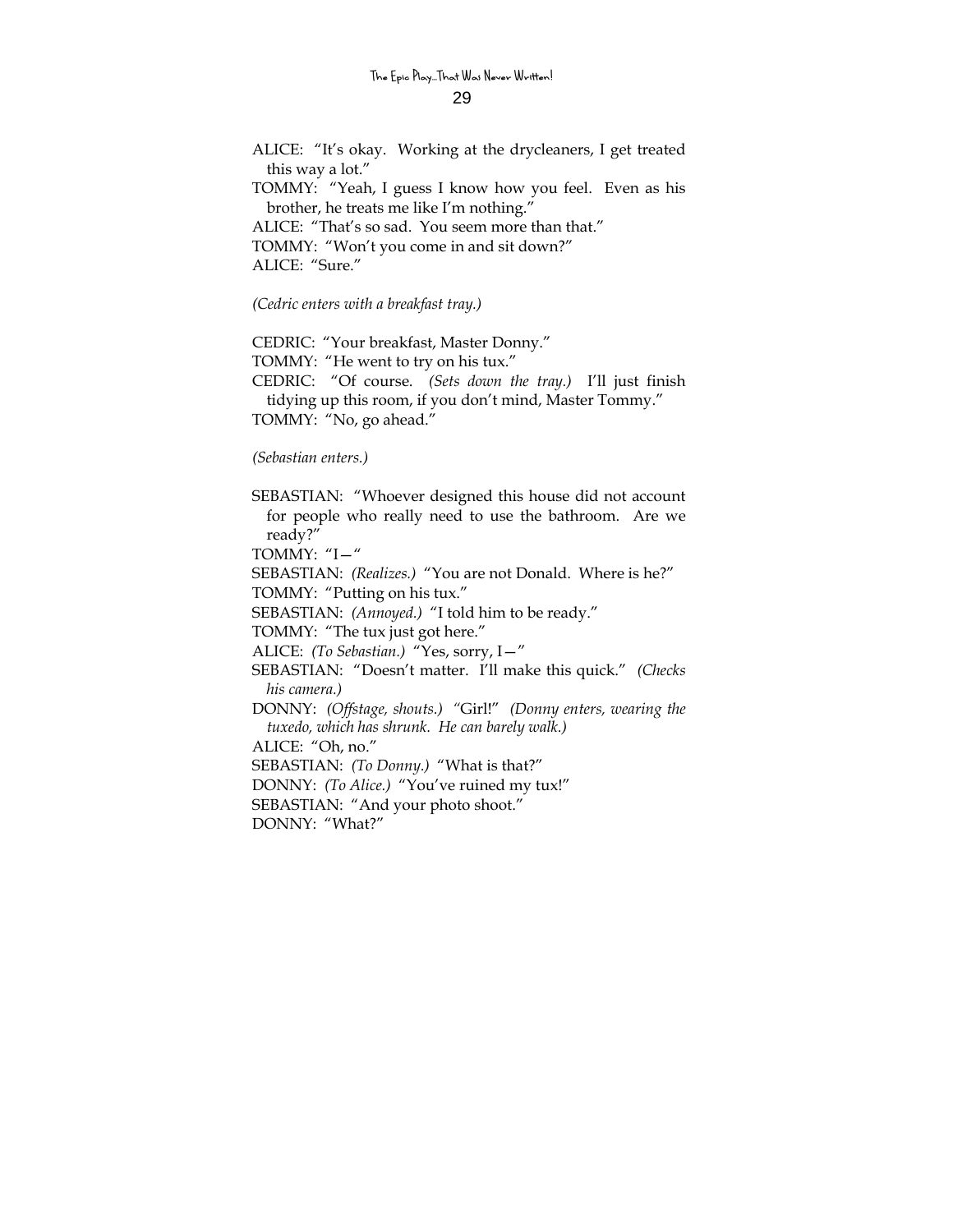- SEBASTIAN: "We can't do this with you looking like an overstuffed penguin."
- DONNY: "No, we have to do the photo shoot. This tux company needs me as their heartthrob cover boy!"
- SEBASTIAN: "Not looking like that they don't." *(Packs up his camera.)*

DONNY: "What are you doing?"

SEBASTIAN: "I'm leaving and never coming back. You've wasted my time and my artistic integrity."

DONNY: "You can't do that."

SEBASTIAN: "Watch me." *(Exits.)*

DONNY: "Great. Just great."

CEDRIC: "If I may say so, Master Donny, you look smashingly compressed in that tux."

DONNY: "Stop trying to flatter me, Cedric."

CEDRIC: "Yes, sir."

DONNY: "Get me some dark chocolate. I need something heavy for my pity party this time."

*(Cedric exits.)* 

TOMMY: "Donny, I am sorry." DONNY: "Don't." TOMMY: "Okay." DONNY: "Girl!" TOMMY: *(Correcting.)* "Alice." DONNY: "Stop. *(To Alice.)* Girl, I'm going to get out of this… *(Indicating tuxedo.)* …if I can. When I get back, we'll talk about compensation." ALICE: "Yes, sir."

*(Donny exits.)* 

TOMMY: *(To Alice.)* "Don't worry about a thing."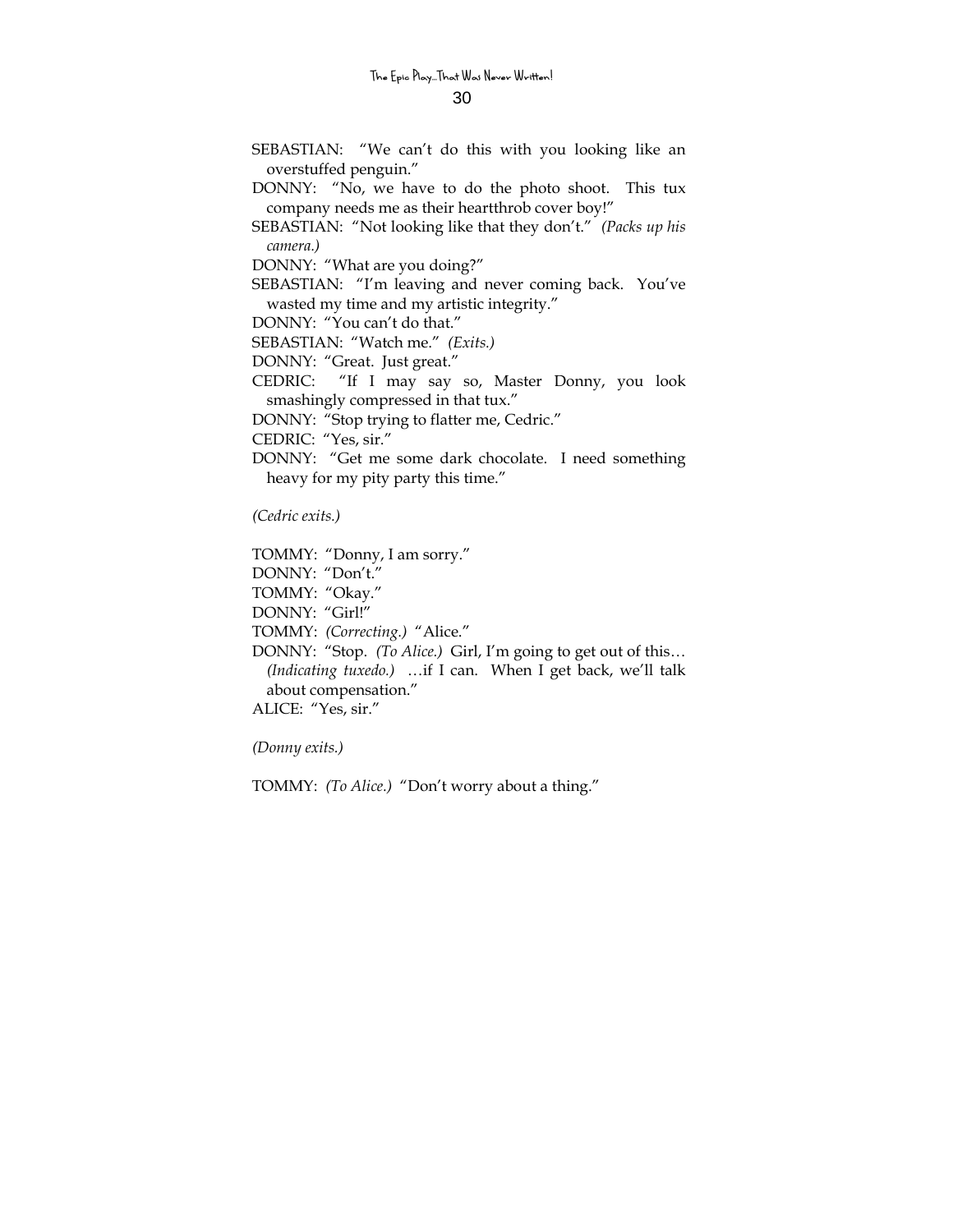ALICE: "He's going to charge me a thousand dollars! I don't have that kind of money. I'm just a poor dry cleaner's daughter." *(Sobs on the couch.)* TOMMY: "I said, don't worry."

*(Tommy pulls out a wad of cash and hands it to Alice.)* 

ALICE: "What is this?" TOMMY: "He's not the only rich one around here." ALICE: *(Gushing.)* "Oh, Tommy!"

*(Alice hugs Tommy. They lean in for a kiss when suddenly the lights go out. Lightning, thunder. Cedric, wearing a mask, enters.)* 

TOMMY: "Hello? Cedric? Turn on the lights, please." ALICE: "Tommy, shhhhhh. I think someone is in the room." TOMMY: *(Calls.)* "Who's there?"

*(A thud is heard.)* 

ALICE: "What was that?" TOMMY: "I'll find out." ALICE: "Tommy, don't leave me alone. Tommy?" TOMMY: "Shhhhhh! I think I see something." ALICE: "What is it? Where are you?"

*(Masked Cedric grabs Tommy and ties him up.)* 

TOMMY: *(Shouts.)* "Hey! What's going… *(Cedric gags him.)* …hmmmff? Grrummppphhh…hmmmff…"

*(Masked Cedric grabs Alice and heads to the door.)* 

ALICE: *(Screams.)* "Ahhh!" TOMMY: "Aallliiiimmmmffff!"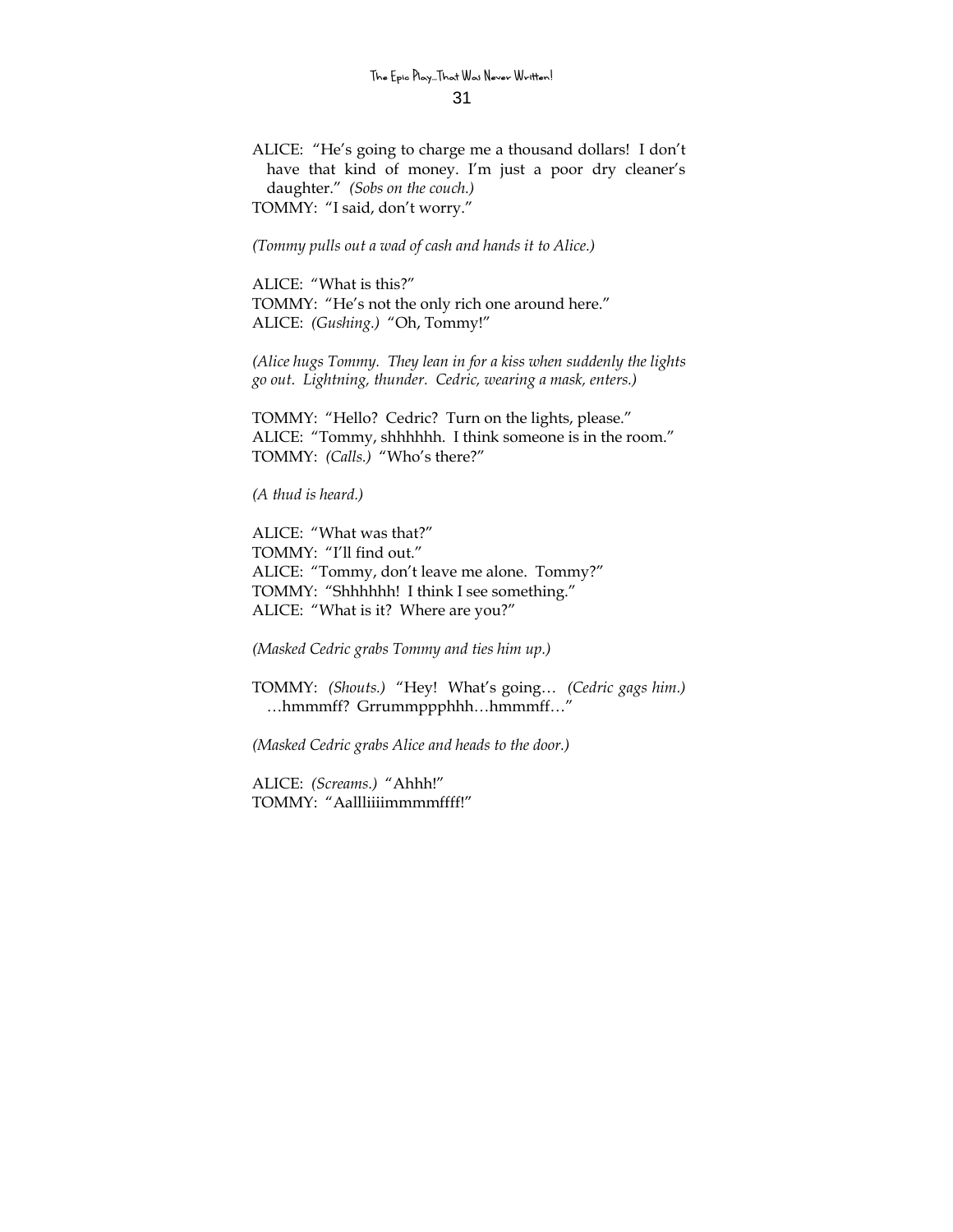CEDRIC: *(Disguising his voice.)* "I told you Donald David Southworth, the Fourth, that I would get someone close to you! Mwah-ha-ha-ha!"

*(Sound of door slamming shut. Donny enters.)* 

DONNY: *(Calls.)* "Tommy?! Cedric?!" TOMMY: "Ummmppf…hmmm…mmmfff!" DONNY: "Why are the lights out?"

*(Donny claps twice and the lights turn on. Tommy is tied up on the couch.)* 

TOMMY: "Mmmmff…hummmm…mmfff!"

DONNY: "This is no time to play games."

TOMMY: "Mmmff…mmmfff…mmffff."

DONNY: *(Annoyed.)* "What did Mother say about talking with your mouth full?"

TOMMY: "Mmmff…ggggrrrrfff…hmmm."

DONNY: "Really? *(Takes the gag out of Tommy's mouth.)* What are you doing?"

TOMMY: "Someone attacked us and tied me up."

DONNY: "That's ridiculous!"

TOMMY: "Don't you remember the note? Someone close to you is going to meet their demise."

DONNY: "I told you…I don't have anyone close to me. Case closed."

TOMMY: "It looks like it was literal. It meant someone in close proximity to you."

DONNY: "And?"

TOMMY: "And they took Alice."

DONNY: "Who?"

- TOMMY: "Alice, the dry cleaner who brought your tux. We need to go after her."
- DONNY: "Oh, you mean the girl who shrunk my tux like a shriveled grape? The girl who ruined my career as a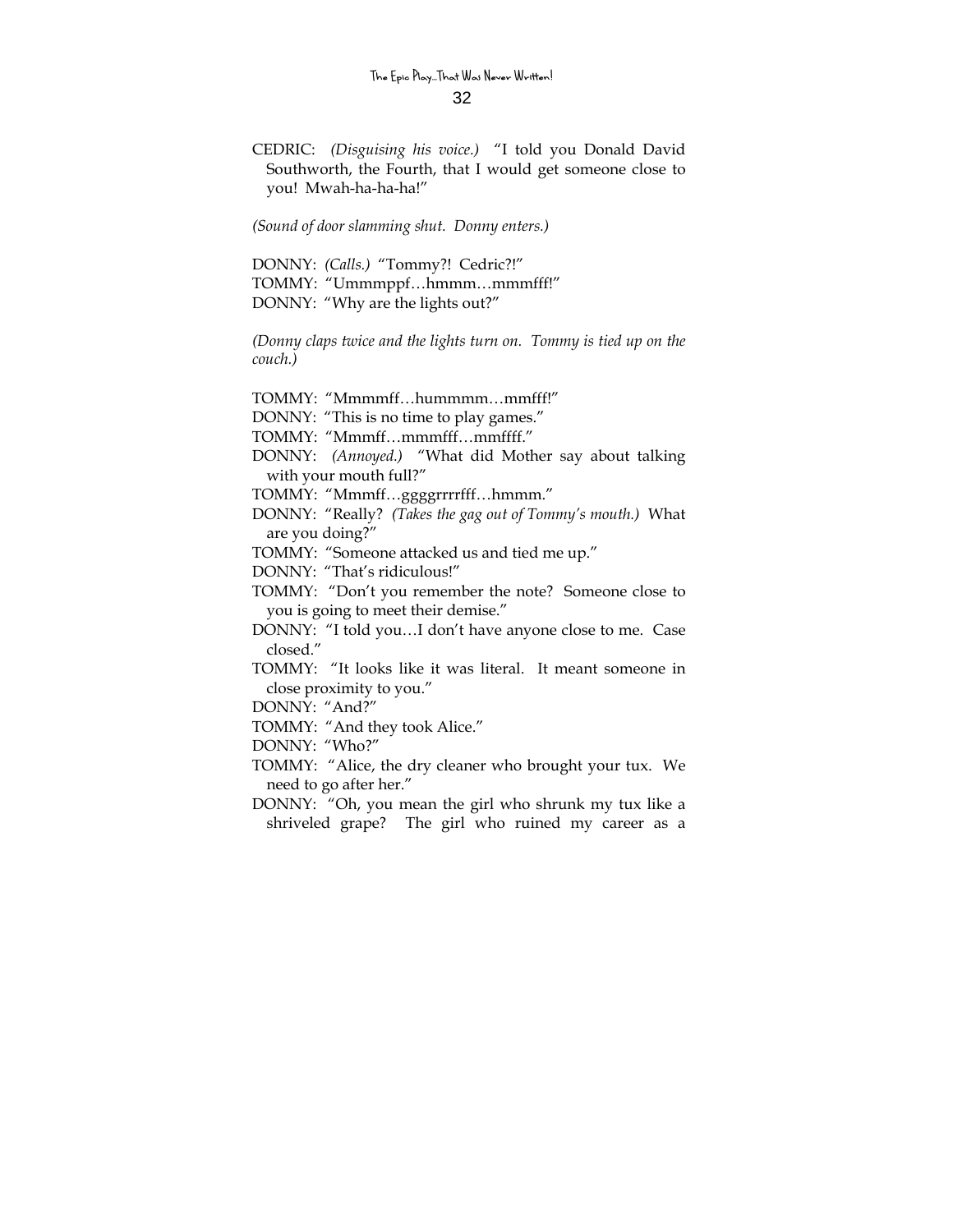heartthrob cover boy? The girl who practically ruined my life?"

TOMMY: "Um…yes. That girl."

DONNY: "And I'm out a thousand dollars 'cause of that girl, so whoop-de-doo."

TOMMY: "You're impossible."

DONNY: "Thank you."

TOMMY: "Ugh! You need to learn a lesson!"

DONNY: *(Mockingly.)* "Oh, *I* need to learn a lesson?! You need to learn a lesson! *(Tommy and Donny start wrestling around like little kids.)* Don't touch me!"

TOMMY: "Not until you agree to help me look for Alice."

DONNY: "No!"

TOMMY: "Why are you so selfish?"

DONNY: "It's just who I am. *(They wrestle some more until eventually Tommy sits on Donny.)* You never could beat me at wrestling."

TOMMY: "Oh, please! I won, and you know it."

DONNY: "Ouch. What got you so grumpy?"

TOMMY: "You."

DONNY: "Why do you need me to help you, anyway?"

TOMMY: "Because you have connections. You know people. You gotta help me."

DONNY: "No."

TOMMY: "All you care about is yourself and money."

DONNY: "So?"

TOMMY: "So… *(Tries a new tactic.)* …that tux cost a thousand dollars?"

DONNY: "Yes, weren't you listening?"

TOMMY: "And Alice ruined it?"

- DONNY: "Why do I feel like I'm repeating myself? Yes, she ruined it! And my life!"
- TOMMY: "I guess the only way to get your money back is to find her…unless you're happy looking like a…what was it? An overstuffed penguin."